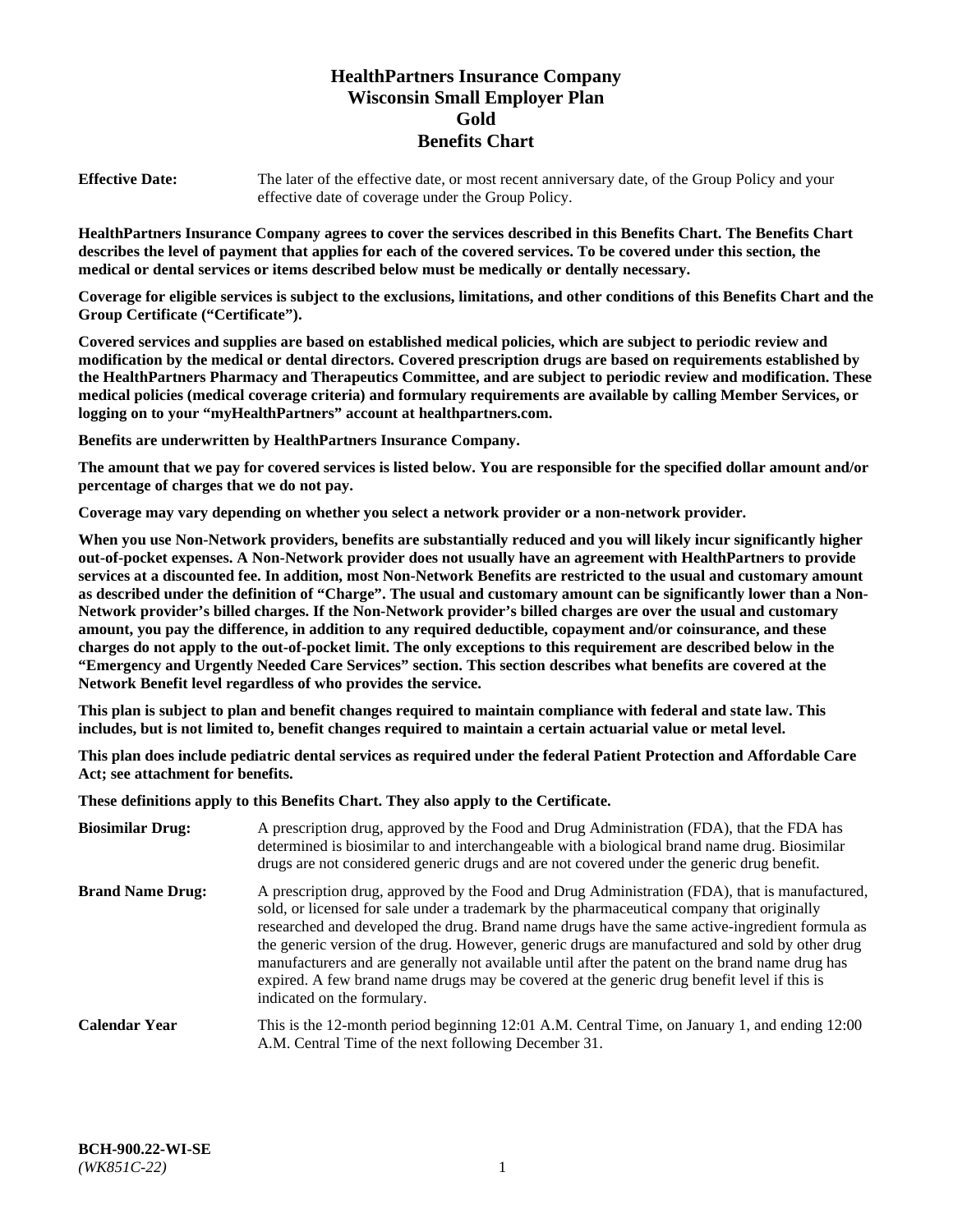| <b>Charge:</b> | For covered services delivered by a network provider, this is the provider's discounted fee for a<br>given medical/surgical service, procedure or item.                                                                                                                                                                                                                                                                                                                                                                                                                                                                                                                                                                 |
|----------------|-------------------------------------------------------------------------------------------------------------------------------------------------------------------------------------------------------------------------------------------------------------------------------------------------------------------------------------------------------------------------------------------------------------------------------------------------------------------------------------------------------------------------------------------------------------------------------------------------------------------------------------------------------------------------------------------------------------------------|
|                | For covered services delivered by non-network providers, a contracted rate may apply if such<br>arrangement is available to HealthPartners.                                                                                                                                                                                                                                                                                                                                                                                                                                                                                                                                                                             |
|                | For the usual and customary charge for covered services delivered by non-network providers, our<br>payment is calculated using one of the following options, depending on availability: 1) a<br>percentage of the Medicare fee schedule; 2) a comparable schedule if the service is not on the<br>Medicare fee schedule; or 3) a commercially reasonable rate for such service if a fee schedule is<br>not available.                                                                                                                                                                                                                                                                                                   |
|                | The usual and customary charge is the maximum amount allowed that we consider in the<br>calculation of the payment of charges incurred for certain covered services. You must pay for any<br>charges above the usual and customary charge, and they do not apply to the out-of-pocket limit.                                                                                                                                                                                                                                                                                                                                                                                                                            |
|                | A charge is incurred for covered ambulatory medical and surgical services, on the date the service<br>or item is provided. A charge is incurred for covered inpatient services, on the date of admission to<br>a hospital. To be covered, a charge must be incurred on or after your effective date and on or<br>before the termination date.                                                                                                                                                                                                                                                                                                                                                                           |
|                | Copayment/Coinsurance: The specified dollar amount, or percentage, of charges incurred for covered services, which we do<br>not pay, but which you must pay, each time you receive certain medical services, procedures or<br>items. Our payment for those covered services or items begins after the copayment or coinsurance<br>is satisfied. Covered services or items requiring a copayment or coinsurance are specified in this<br>Benefits Chart.                                                                                                                                                                                                                                                                 |
|                | For services provided by a network provider:<br>An amount which is listed as a flat dollar copayment is applied to a network provider's discounted<br>charge for a given service. However, if the network provider's discounted charge for a service or<br>item is less than the flat dollar copayment, you will pay the network provider's discounted charge.<br>An amount which is listed as a percentage of charges or coinsurance is based on the network<br>provider's discounted charges, calculated at the time the claim is processed, which may include an<br>agreed upon fee schedule rate for case rate or withhold arrangements.                                                                            |
|                | For services provided by a non-network provider:<br>Any copayment or coinsurance is applied to the lesser of the provider's charges or the usual and<br>customary charge for a service.                                                                                                                                                                                                                                                                                                                                                                                                                                                                                                                                 |
|                | A copayment or coinsurance is due at the time a service is provided, or when billed by the<br>provider. The copayment or coinsurance applicable for a scheduled visit with a HealthPartners<br>network provider will be collected for each visit, late cancellation and failed appointment.                                                                                                                                                                                                                                                                                                                                                                                                                             |
| Deductible:    | The specified dollar amount of charges incurred for covered services, which we do not pay, but an<br>enrollee or a family has to pay first in a calendar year. Our payment for those services or items<br>begins after the deductible is satisfied. For network providers, the amount of the charges that apply<br>to the deductible are based on the network provider's discounted charges, calculated at the time<br>the claim is processed, which may include an agreed upon fee schedule rate for case rate or<br>withhold arrangements. For non-network providers, the amount of charges that apply to the<br>deductible are the lesser of the provider's charges or the usual and customary charge for a service. |
|                | Any amounts paid or reimbursed by a third party, including but not limited to: point of service<br>rebates, manufacturer coupons, manufacturer debits cards or other forms of direct reimbursement<br>to an Insured for a product or service, will not apply toward your deductible, to the extent<br>permitted under state and federal law.                                                                                                                                                                                                                                                                                                                                                                            |
|                | Your plan has an embedded deductible. This means once an Insured meets the individual<br>deductible, the plan begins paying benefits for that person. If two or more members of the family<br>meet the family deductible, the plan begins paying benefits for all members of the family,<br>regardless of whether each Insured has met the individual deductible. However, an Insured may<br>not contribute more than the individual deductible toward the family deductible.                                                                                                                                                                                                                                           |
|                | All services are subject to the deductible unless otherwise indicated below in this Benefits Chart.                                                                                                                                                                                                                                                                                                                                                                                                                                                                                                                                                                                                                     |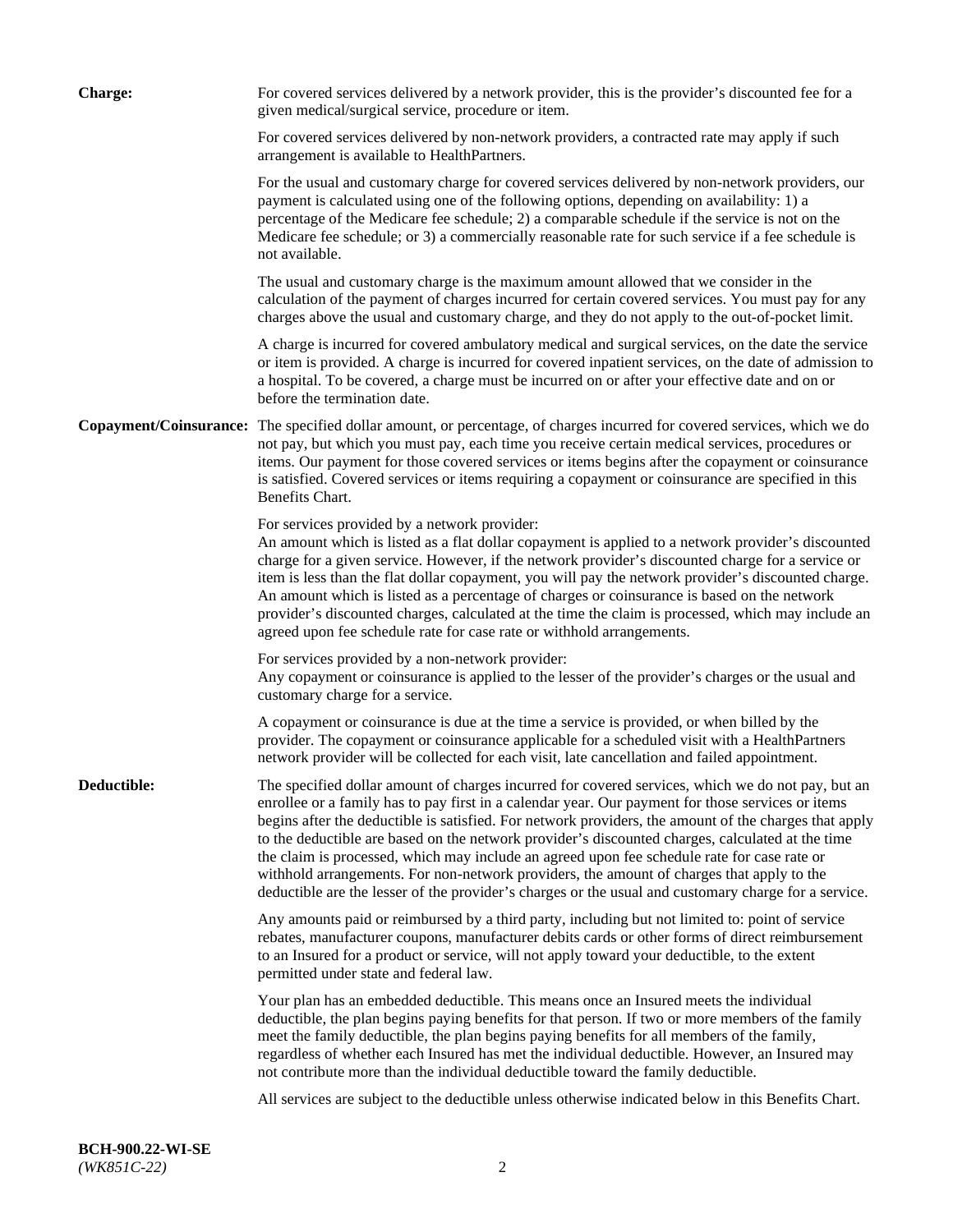| <b>Formulary:</b>                          | This is a current list, which may be revised from time to time, of prescription drugs, medications,<br>equipment and supplies covered by us as indicated in this Benefits Chart which are covered at the<br>highest benefit level. Some drugs on the formulary may require prior authorization to be covered<br>as formulary drugs. The formulary, and information on drugs that require prior authorization, are<br>available by calling Member Services, or logging on to your "myHealthPartners" account at<br>healthpartners.com. |
|--------------------------------------------|---------------------------------------------------------------------------------------------------------------------------------------------------------------------------------------------------------------------------------------------------------------------------------------------------------------------------------------------------------------------------------------------------------------------------------------------------------------------------------------------------------------------------------------|
| <b>Generic Drug:</b>                       | A prescription drug, approved by the Food and Drug Administration (FDA), that the FDA has<br>determined is comparable to a brand name drug product in dosage form, strength, route of<br>administration, quality, intended use and documented bioequivalence. Generally, generic drugs<br>cost less than brand name drugs. Some brand name drugs may be covered at the generic drug<br>benefit level if this is indicated on the formulary.                                                                                           |
| <b>Lifetime Maximum</b><br><b>Benefit:</b> | The specified coverage limit actually paid by us for services and/or charges incurred by you for any<br>given procedure or diagnosis. Payment of benefits under this Benefits Chart ceases when that lifetime<br>maximum benefit is reached. You have to pay for any subsequent charges.                                                                                                                                                                                                                                              |
| <b>Non-Formulary Drug:</b>                 | This is a prescription drug, approved by the Food and Drug Administration (FDA), that is not on<br>the formulary, is medically necessary and is not investigative or experimental or otherwise<br>excluded under the Certificate.                                                                                                                                                                                                                                                                                                     |
| <b>Out-of-Pocket Expenses:</b>             | You pay the specified copayments/coinsurance and deductibles applicable for particular services,<br>subject to the out-of-pocket limit described below. These amounts are in addition to the monthly<br>premium payments.                                                                                                                                                                                                                                                                                                             |
| <b>Out-of-Pocket Limit:</b>                | You pay the copayments/coinsurance and deductibles for covered services, to the individual or<br>family out-of-pocket limit. Thereafter we cover 100% of the charges incurred for all other covered<br>services, for the rest of the calendar year. You pay amounts greater than the out-of-pocket limit if<br>you exceed any lifetime maximum benefit or any visit or day limits.                                                                                                                                                    |
|                                            | Non-Network Benefits above the usual and customary charge (see definition of charge above) do<br>not apply to the out-of-pocket limit.                                                                                                                                                                                                                                                                                                                                                                                                |
|                                            | Non-Network Benefits for transplant surgery do not apply to the out-of-pocket limit.                                                                                                                                                                                                                                                                                                                                                                                                                                                  |
|                                            | Any amounts paid or reimbursed by a third party, including but not limited to: point of service<br>rebates, manufacturer coupons, manufacturer debit cards or other forms of direct reimbursement to<br>an Insured for a product or service, will not apply as an out-of-pocket expense, to the extent<br>permitted under state and federal law.                                                                                                                                                                                      |
|                                            | You are responsible to keep track of the out-of-pocket expenses. Contact Member Services for<br>assistance in determining the amount paid by the enrollee for specific eligible services received.<br>Claims for reimbursement under the out-of-pocket limit provisions are subject to the same time<br>limits and provisions described under the "Claims Provisions" section of the Certificate.                                                                                                                                     |
| <b>Specialty Drug List:</b>                | This is a current list, which may be revised from time to time, of prescription drugs, medications,<br>equipment and supplies, which are typically bio-pharmaceuticals. The purpose of a specialty drug<br>list is to facilitate enhanced monitoring of complex therapies used to treat specific conditions.<br>Specialty drugs are covered by us as indicated in this Benefits Chart. The specialty drug list is<br>available by calling Member Services, or logging on to your "myHealthPartners" account at<br>healthpartners.com. |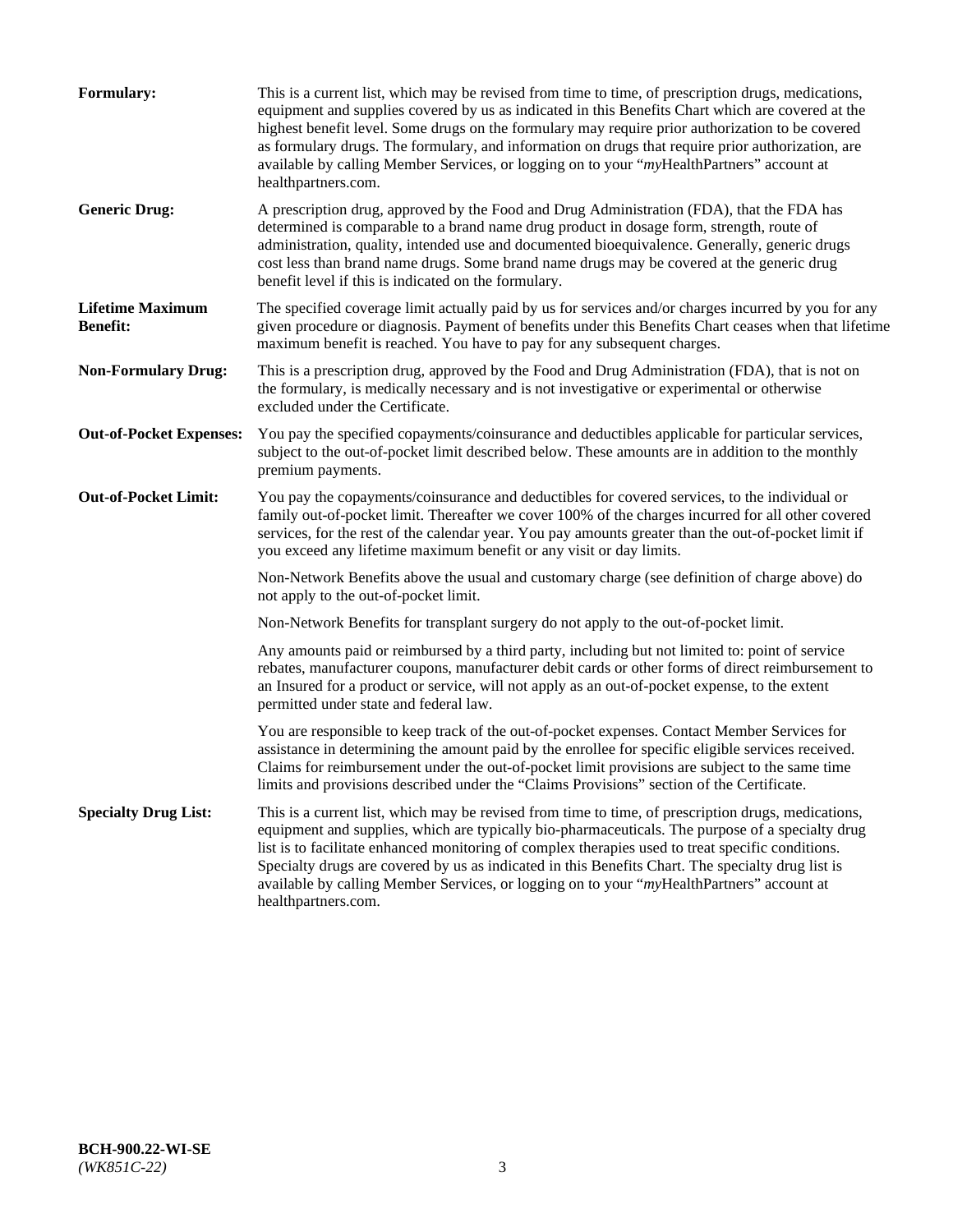#### **DEDUCTIBLES AND OUT-OF-POCKET LIMITS**

#### **Individual calendar year deductible**

| <b>Network Benefits</b> | <b>Non-Network Benefits</b> |
|-------------------------|-----------------------------|
| \$500                   | \$10,000                    |

#### **Family calendar year deductible**

| <b>Network Benefits</b> | <b>Non-Network Benefits</b> |
|-------------------------|-----------------------------|
| \$1,500                 | \$20,000                    |

Separate deductibles must be satisfied under the Network Benefits and Non-Network Benefits.

Your plan has an embedded deductible. This means once an Insured meets the individual deductible, the plan begins paying benefits for that person. If two or more members of the family meet the family deductible, the plan begins paying benefits for all members of the family, regardless of whether each Insured has met the individual deductible. However, an Insured may not contribute more than the individual deductible toward the family deductible.

Any amounts paid or reimbursed by a third party, including but not limited to: point of service rebates, manufacturer coupons, manufacturer debits cards or other forms of direct reimbursement to an Insured for a product or service, will not apply toward your deductible, to the extent permitted under state and federal law.

#### **Individual calendar year out-of-pocket limit**

| Network Benefits | <b>Non-Network Benefits</b> |
|------------------|-----------------------------|
| \$6,250          | \$30,000                    |

#### **Family calendar year out-of-pocket limit**

| <b>Network Benefits</b> | <b>Non-Network Benefits</b> |
|-------------------------|-----------------------------|
| \$12,500                | \$60,000                    |

Separate Out-of-Pocket Limits must be satisfied under Network Benefits and Non-Network Benefits.

Non-Network Benefits above the usual and customary charge will not apply to the individual or family Out-of-Pocket Limit.

Non-Network Benefits for transplant surgery do not apply to the Out-of-Pocket Limit.

Any amounts paid or reimbursed by a third party, including but not limited to: point of service rebates, manufacturer coupons, manufacturer debit cards or other forms of direct reimbursement to an Insured for a product or service, will not apply as an out-of-pocket expense, to the extent permitted under state and federal law.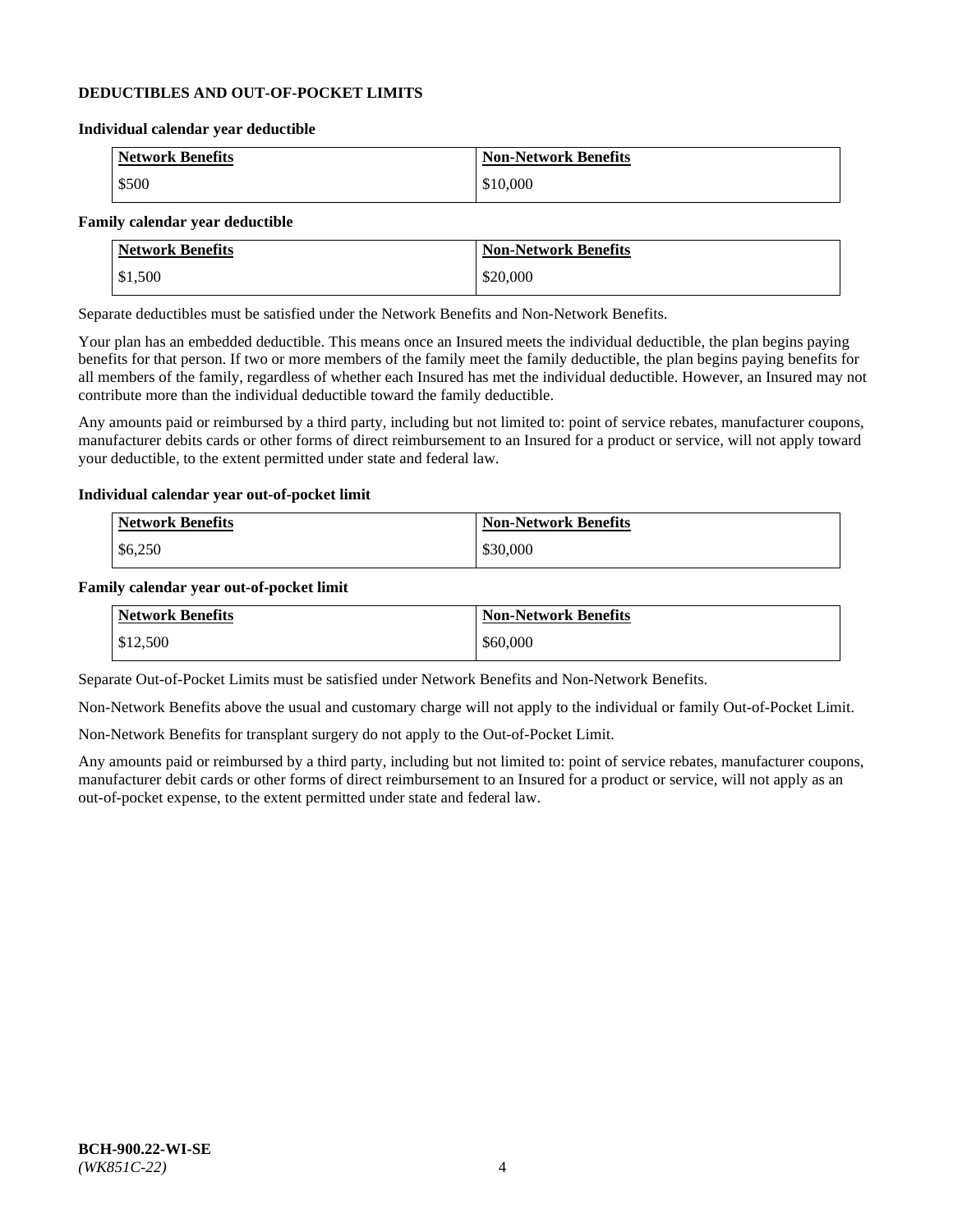# **AMBULANCE AND MEDICAL TRANSPORTATION**

#### **Covered Services:**

We cover ambulance and medical transportation for medical emergencies.

We also cover medically necessary, non-emergency transportation if it meets our medical coverage criteria. Covered services and supplies are based on established medical policies, which are subject to periodic review and modification by the medical directors. These medical policies (medical coverage criteria) and applicable prior authorization requirements are available by calling Member Services, or logging on to your "*my*HealthPartners" account a[t healthpartners.com.](https://www.healthpartners.com/hp/index.html)

| <b>Network Benefits</b>      | <b>Non-Network Benefits</b> |
|------------------------------|-----------------------------|
| 70% of the charges incurred. | See Network Benefits.       |

#### **Not Covered:**

See "Services Not Covered" in the Certificate.

## **AUTISM SERVICES**

## **Covered Services:**

We cover prior authorized evidence-based intensive-level and nonintensive-level treatment of autism spectrum disorders (autism disorder, Asperger's syndrome or pervasive development disorder not otherwise specified).

Covered services are based on established medical policies, which are subject to periodic review and modification by the medical directors. These medical policies (medical coverage criteria) are available by calling Member Services, or logging on to your "*my*HealthPartners" account at [healthpartners.com.](https://www.healthpartners.com/hp/index.html)

Your network provider will coordinate the prior authorization process for any autism treatment services. You may call Member Services at 952-883-5000 or toll-free at 800-883-2177 if you have any questions or concerns regarding the authorization process.

Please call Member Services at 952-883-5000 or toll-free at 800-883-2177 to request authorization for autism treatment services from a non-network provider.

**Intensive-level services** for children diagnosed with autism spectrum disorders. Intensive-level services must begin on or after 2 years of age and end before 9 years of age. Intensive-level services, on average, are services provided for more than 20 hours of treatment per week. (The average number of hours a week is calculated over a six-month period.)

| <b>Network Benefits</b>                                                                                                                              | <b>Non-Network Benefits</b>                                              |
|------------------------------------------------------------------------------------------------------------------------------------------------------|--------------------------------------------------------------------------|
| 100% of the charges incurred, subject to a<br>copayment of \$45 per visit.<br>Deductible does not apply.<br>Limited to 240 visits per calendar year. | 50% of the charges incurred.<br>Limited to 240 visits per calendar year. |

The maximum number of visits is combined for Network Benefits and Non-Network Benefits. Visit limits are based on the minimum coverage amounts available at the time of publication. Additional visits may be available if required due to revised minimum coverage amounts being issued by the Office of the Commissioner of Insurance. See our medical coverage criteria for current visit limits.

#### **Intensive-level services lifetime maximum benefit**

| <b>Network Benefits</b>                                              | <b>Non-Network Benefits</b>                                          |
|----------------------------------------------------------------------|----------------------------------------------------------------------|
| 4 years of cumulative services under this plan or any<br>other plan. | 4 years of cumulative services under this plan or any<br>other plan. |

The Lifetime Maximum Benefit is combined for Network Benefits and Non-Network Benefits.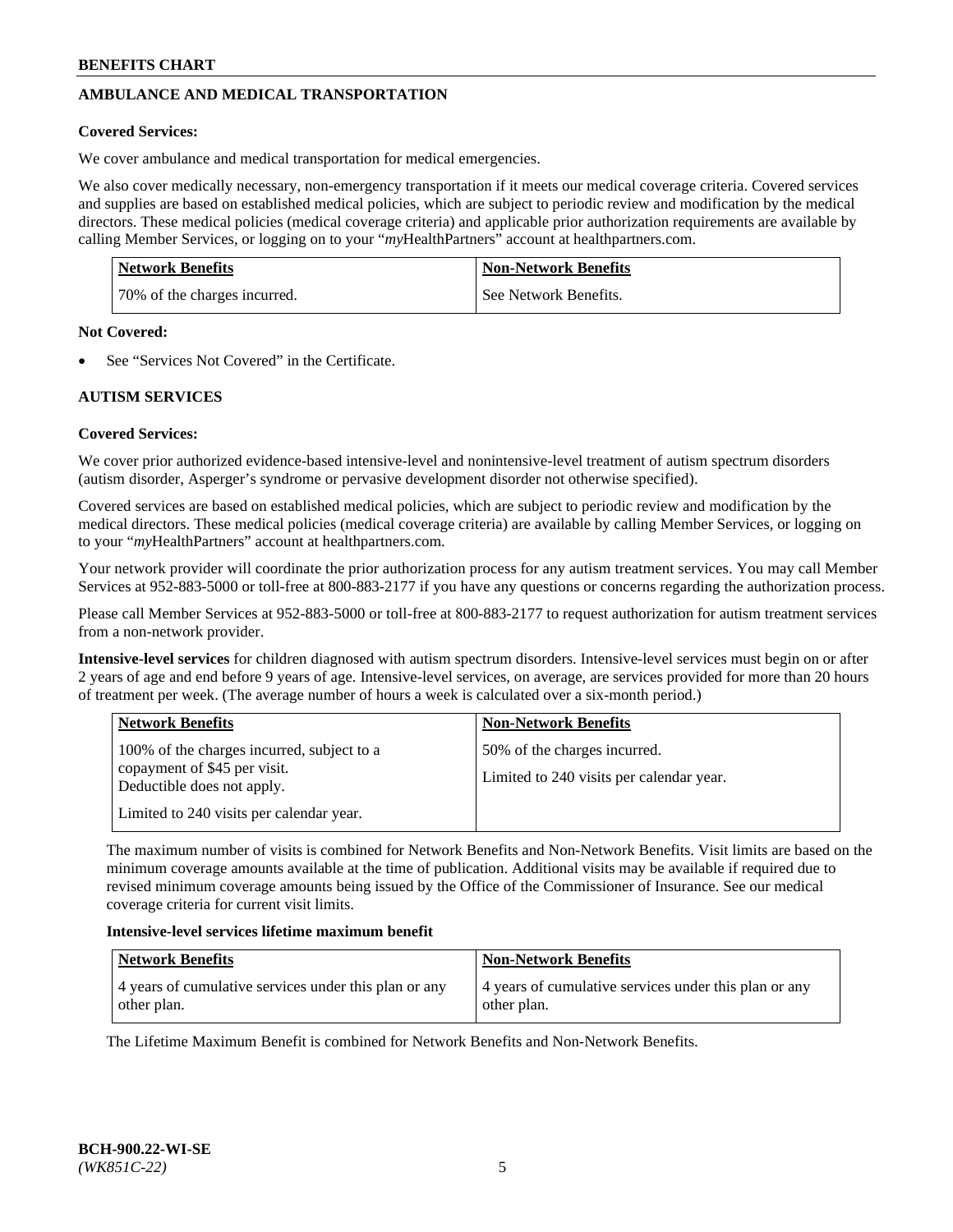**Nonintensive-level services** for Insureds diagnosed with autism spectrum disorders

| <b>Network Benefits</b>                                                                                  | <b>Non-Network Benefits</b>                                              |
|----------------------------------------------------------------------------------------------------------|--------------------------------------------------------------------------|
| 100% of the charges incurred, subject to a<br>copayment of \$45 per visit.<br>Deductible does not apply. | 50% of the charges incurred.<br>Limited to 120 visits per calendar year. |
| Limited to 120 visits per calendar year.                                                                 |                                                                          |

The maximum number of visits is combined for Network Benefits and Non-Network Benefits. Visit limits are based on the minimum coverage amounts available at the time of publication. Additional visits may be available if required due to revised minimum coverage amounts being issued by the Office of the Commissioner of Insurance. See our medical coverage criteria for current visit limits.

#### **Not Covered:**

See "Services Not Covered" in the Certificate.

## **BEHAVIORAL HEALTH SERVICES**

## **Covered Services:**

Covered services are based on established medical policies, which are subject to periodic review and modification by the medical directors. These medical policies (medical coverage criteria) are available by calling Member Services, or logging on to your "*my*HealthPartners" account at [healthpartners.com.](https://www.healthpartners.com/hp/index.html)

**Transitional treatment services:** These are services for the treatment of nervous or mental disorders and substance use disorders which are provided to an Insured in a less restrictive manner than are inpatient hospital services but in a more intensive manner than are outpatient services. Transitional treatment services are services offered by a provider, and certified by the Wisconsin Department of Health Services for each of the following (except the last bulleted item):

- Mental health services for covered adults in a day treatment program.
- Mental health services for covered children in a day hospital treatment program.
- Services for persons with chronic mental illness provided through a community support program.
- Residential treatment programs for covered persons with substance use disorder.
- Substance use disorder services in a day treatment program.
- Services for persons who are experiencing a mental health crisis or who are in a situation likely to turn into a mental health crisis if support is not provided.
- Intensive outpatient programs for the treatment of psychoactive substance use disorders provided in accordance with the patient placement criteria of the American Society of Addiction Medicine.

## **Mental health services**

We cover services for mental health diagnoses as described in the Diagnostic and Statistical Manual of Mental Disorders – Fifth Edition (DSM 5) (most recent edition).

We provide coverage for mental health treatment ordered by a Wisconsin court under a valid court order that is issued on the basis of a behavioral care evaluation performed by a licensed psychiatrist or doctoral level licensed psychologist, which includes a diagnosis and an individual treatment plan for care in the most appropriate, least restrictive environment. We must be given a copy of the court order and the behavioral care evaluation, and the service must be a covered benefit under this plan, and the service must be provided by a network provider, or other provider as required by law.

**Outpatient services:** We cover medically necessary outpatient professional mental health services for evaluation, crisis intervention, and treatment of mental health disorders.

A comprehensive diagnostic assessment will be used as the basis for a determination by a mental health professional, concerning the appropriate treatment and the extent of services required.

Outpatient services we cover for a diagnosed mental health condition include the following:

- Individual, group, family and multi-family therapy.
- Medication management provided by a physician, certified nurse practitioner, or physician's assistant.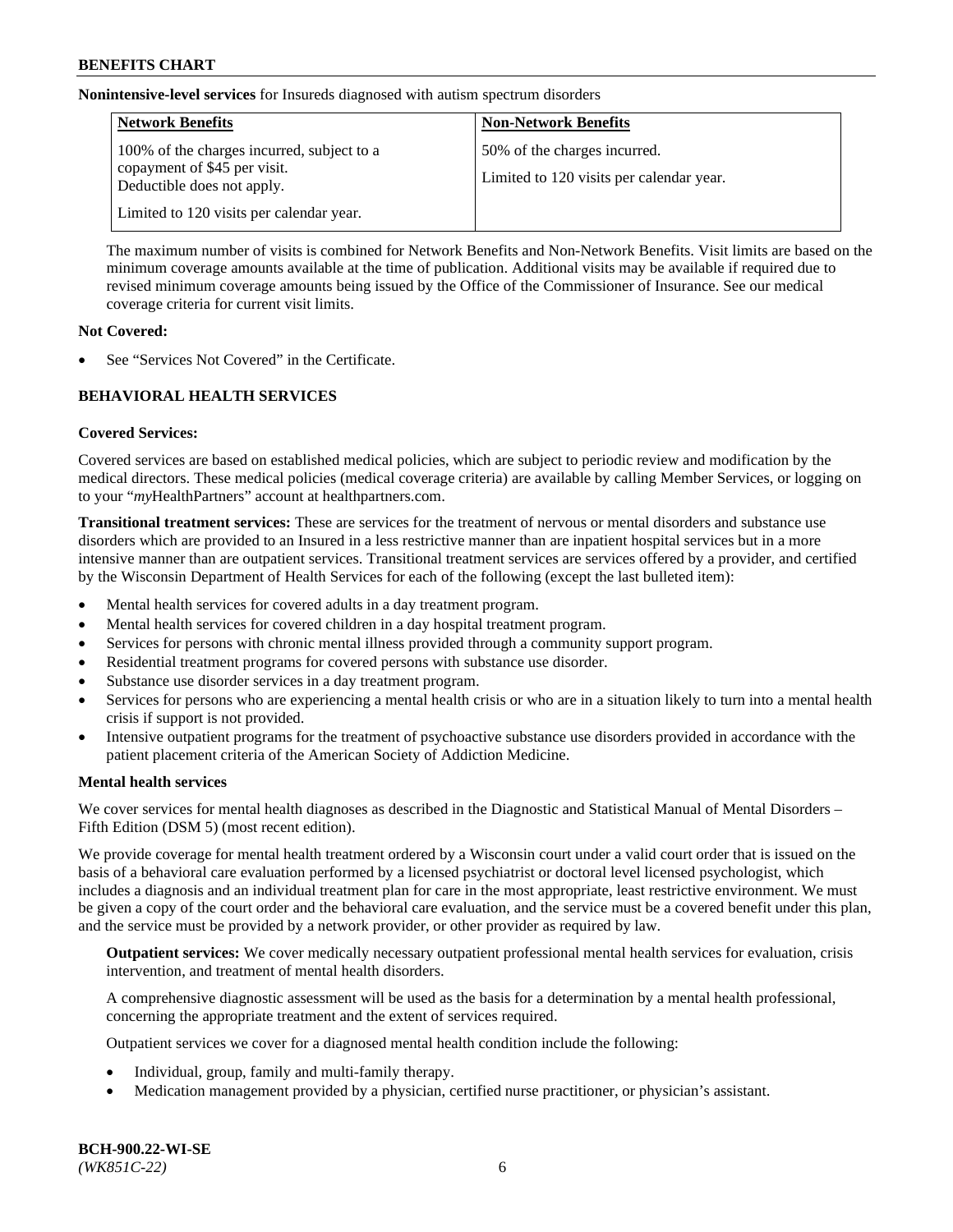- Psychological testing services for the purposes of determining the differential diagnoses and treatment planning for patients currently receiving behavioral health services.
- Partial hospitalization services in a licensed hospital or community mental health center.
- Psychotherapy and nursing services provided in the home if authorized by us.
- Treatment for gender dysphoria.

| <b>Network Benefits</b>                                                                                                                                                                                                                           | <b>Non-Network Benefits</b>  |
|---------------------------------------------------------------------------------------------------------------------------------------------------------------------------------------------------------------------------------------------------|------------------------------|
| 100% of the charges incurred, subject to a<br>copayment of \$45 per visit.<br>Deductible does not apply.<br>For family therapy, only one copayment will be<br>charged, regardless of the number of Insureds primarily<br>involved in the therapy. | 50% of the charges incurred. |

#### **Group therapy**

| Network Benefits                                                                                         | <b>Non-Network Benefits</b>  |
|----------------------------------------------------------------------------------------------------------|------------------------------|
| 100% of the charges incurred, subject to a<br>copayment of \$20 per visit.<br>Deductible does not apply. | 50% of the charges incurred. |

**Inpatient services, including mental health residential treatment services:** We cover the following:

- Medically necessary inpatient services in a hospital and professional services for treatment of mental health disorders. Medical stabilization is covered under inpatient hospital services in the "Hospital and Skilled Nursing Facility Services" section.
- Medically necessary mental health residential treatment services. This care must be authorized by us and provided by a hospital or residential behavioral health treatment facility licensed by the local state or Department of Health and Human Services. Services not covered under this benefit include halfway houses, group homes, extended care facilities, shelter services, correctional services, detention services, transitional services, group residential services, foster care services and wilderness programs.

| <b>Network Benefits</b>      | Non-Network Benefits         |
|------------------------------|------------------------------|
| 70% of the charges incurred. | 50% of the charges incurred. |

**Transitional treatment services:** We cover transitional treatment services described above for treatment of mental and nervous disorders.

| <b>Network Benefits</b>                                                                                  | <b>Non-Network Benefits</b>  |
|----------------------------------------------------------------------------------------------------------|------------------------------|
| 100% of the charges incurred, subject to a<br>copayment of \$45 per visit.<br>Deductible does not apply. | 50% of the charges incurred. |

#### **Substance use disorder treatment services**

We cover medically necessary services for assessments by a licensed alcohol and drug counselor and treatment of substance use disorders as defined in the latest edition of the DSM 5.

**Outpatient services:** We cover medically necessary outpatient professional services for diagnosis and treatment of substance use disorders. Substance use disorder treatment services must be provided by a program licensed by the local Department of Health Services.Outpatient services we cover for a diagnosed substance use disorder include the following: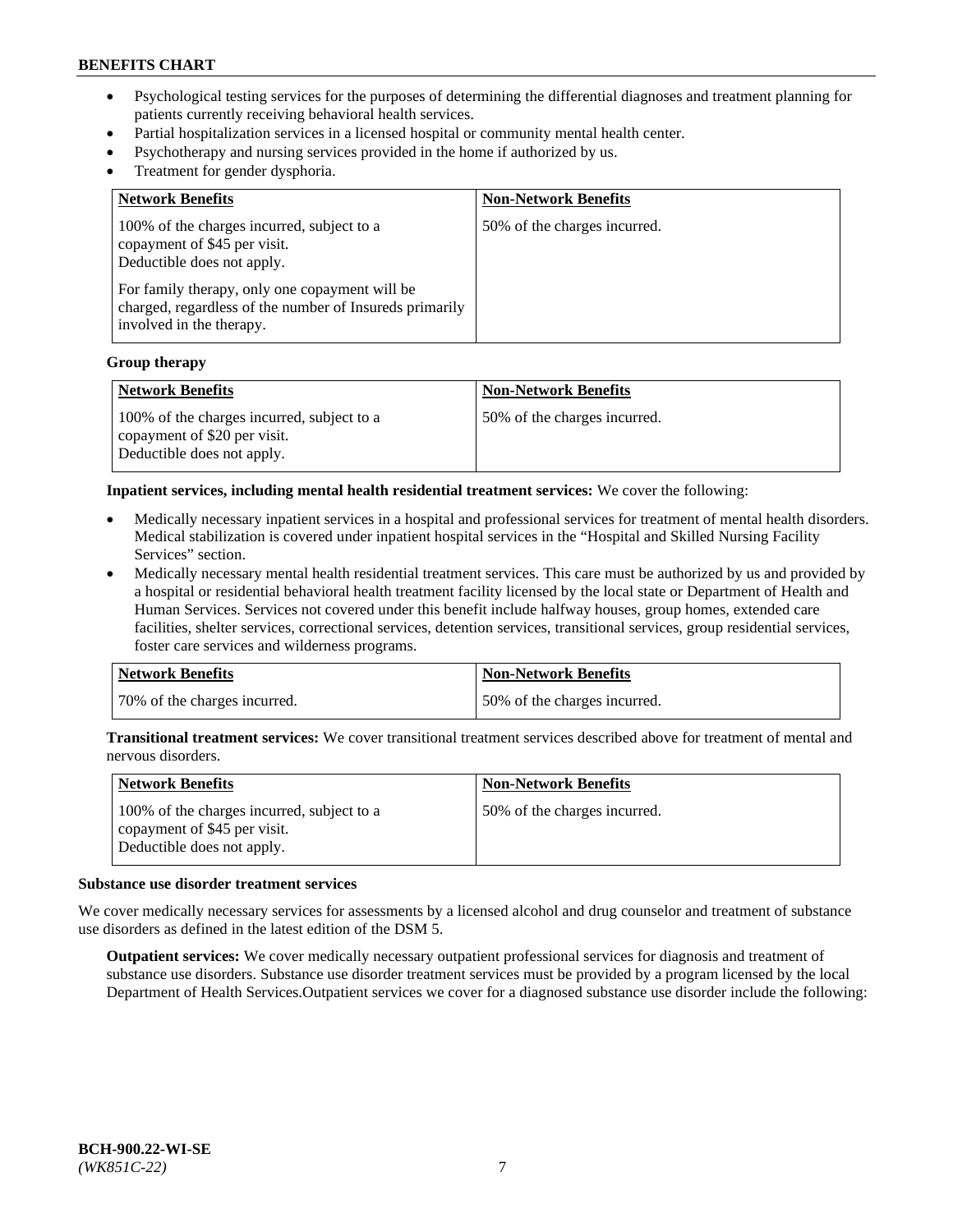- Individual, group, family, and multi-family therapy provided in an office setting.
- Opiate replacement therapy including methadone and buprenorphine treatment.

| <b>Network Benefits</b>                                                                                  | <b>Non-Network Benefits</b>  |
|----------------------------------------------------------------------------------------------------------|------------------------------|
| 100% of the charges incurred, subject to a<br>copayment of \$45 per visit.<br>Deductible does not apply. | 50% of the charges incurred. |

**Inpatient services:** We cover the following:

- Medically necessary inpatient services in a hospital or a licensed residential primary treatment center.
- Services provided in a hospital that is licensed by the local state and accredited by Medicare.
- Detoxification services in a hospital or community detoxification facility if it is licensed by the local Department of Health Services.

| Network Benefits             | Non-Network Benefits         |
|------------------------------|------------------------------|
| 70% of the charges incurred. | 50% of the charges incurred. |

**Transitional treatment services:** We cover transitional treatment services described above for treatment of substance use disorders.

| <b>Network Benefits</b>                                                                                  | <b>Non-Network Benefits</b>  |
|----------------------------------------------------------------------------------------------------------|------------------------------|
| 100% of the charges incurred, subject to a<br>copayment of \$45 per visit.<br>Deductible does not apply. | 50% of the charges incurred. |

**Out-of-area services for Wisconsin students:** If a dependent child is a student in a school located in Wisconsin, but outside of our service area, we cover mental health and substance use disorder services as required under Wisconsin Statute 609.655.

- The student may have a clinical assessment from a local, non-network mental health or substance use disorder treatment provider at the network benefit level when prior authorized by us.
- If outpatient services are recommended in the clinical assessment, five outpatient visits from a non-network provider will be covered at the network benefit level.
- Our Medical Director will determine the need for continuing treatment by the non-network provider; additional visits may be approved.
- Coverage for the outpatient services will not be provided if the recommended treatment would keep the student from attending school on a regular basis or if the student is no longer attending the school full-time.

This benefit is subject to the limitations shown in this "Behavioral Health Services" section.

| <b>Network Benefits</b>                                                                                  | <b>Non-Network Benefits</b> |
|----------------------------------------------------------------------------------------------------------|-----------------------------|
| 100% of the charges incurred, subject to a<br>copayment of \$45 per visit.<br>Deductible does not apply. | Not applicable.             |

A dependent child enrolled in a school outside of the state of Wisconsin is not eligible for this benefit.

## **Not Covered:**

See "Services Not Covered" in the Certificate.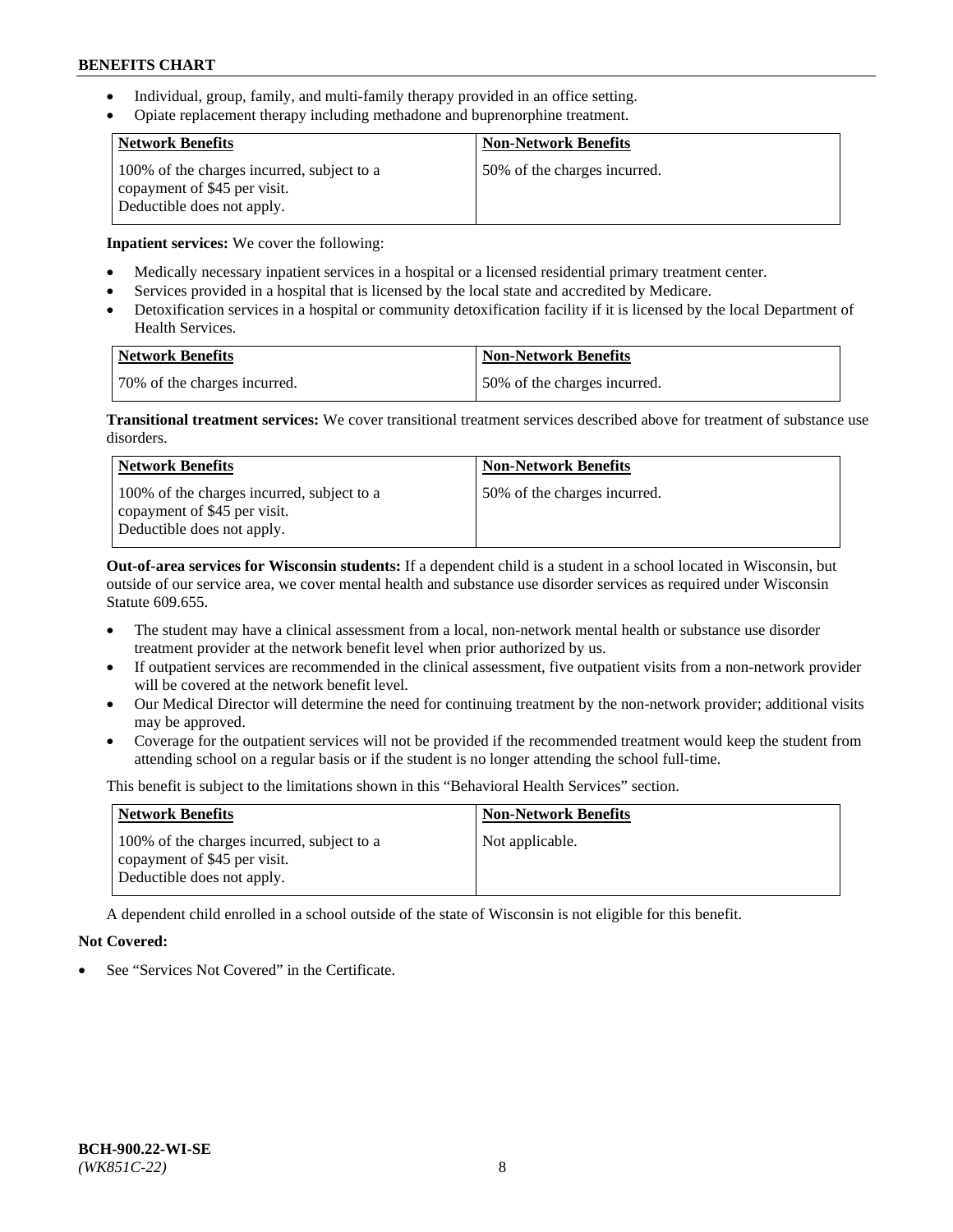# **CHIROPRACTIC SERVICES**

## **Covered Services:**

We cover chiropractic services for rehabilitative care. Chiropractic services are adjustments to any abnormal articulations of the human body, especially those of the spinal column, for the purpose of giving freedom of action to impinged nerves that may cause pain or deranged function.

Massage therapy which is performed in conjunction with other treatment/modalities by a chiropractor, is part of a prescribed treatment plan and is not billed separately is covered.

| <b>Network Benefits</b>                                                                                  | <b>Non-Network Benefits</b>  |
|----------------------------------------------------------------------------------------------------------|------------------------------|
| 100% of the charges incurred, subject to a<br>copayment of \$45 per visit.<br>Deductible does not apply. | 50% of the charges incurred. |

## **Not Covered:**

- Massage therapy for the purpose of comfort or convenience of the Insured.
- See "Services Not Covered" in the Certificate.

# **CLINICAL TRIALS**

## **Covered Services:**

We cover certain routine services if you participate in a Phase I, Phase II, Phase III or Phase IV approved clinical trial that is conducted in relation to the prevention, detection, or treatment of cancer or other life-threatening disease or condition as defined in the Affordable Care Act. Approved clinical trials include (1) federally funded trials when the study or investigation is approved or funded by any of the federal agencies defined in the Public Health Services Act, section 2709 (d) (1) (A); (2) the study or investigation is conducted under an investigational new drug application reviewed by the Food and Drug Administration; and (3) the study or investigation is a drug trial that is exempt from having such an investigational new drug application. We cover routine patient costs for services that would be eligible under the Certificate and this Benefits Chart if the service were provided outside of a clinical trial.

| Coverage level is same as corresponding Network                                                                                                                                                    | <b>Non-Network Benefits</b>                                                                                                                            |  |
|----------------------------------------------------------------------------------------------------------------------------------------------------------------------------------------------------|--------------------------------------------------------------------------------------------------------------------------------------------------------|--|
| Benefits, depending on type of service provided such as<br>Office Visits for Illness or Injury, Inpatient or<br>Inpatient or Outpatient Hospital Services.<br><b>Outpatient Hospital Services.</b> | Coverage level is same as corresponding<br>Non-Network Benefits, depending on type of service<br>provided such as Office Visits for Illness or Injury, |  |

## **Not Covered:**

- The investigative or experimental item, device or service itself.
- Items or services that are provided solely to satisfy data collection and analysis needs and that are not used in the direct clinical management of the patient.
- A service that is clearly inconsistent with widely accepted and established standards of care for a particular diagnosis.
- See "Services Not Covered" in the Certificate.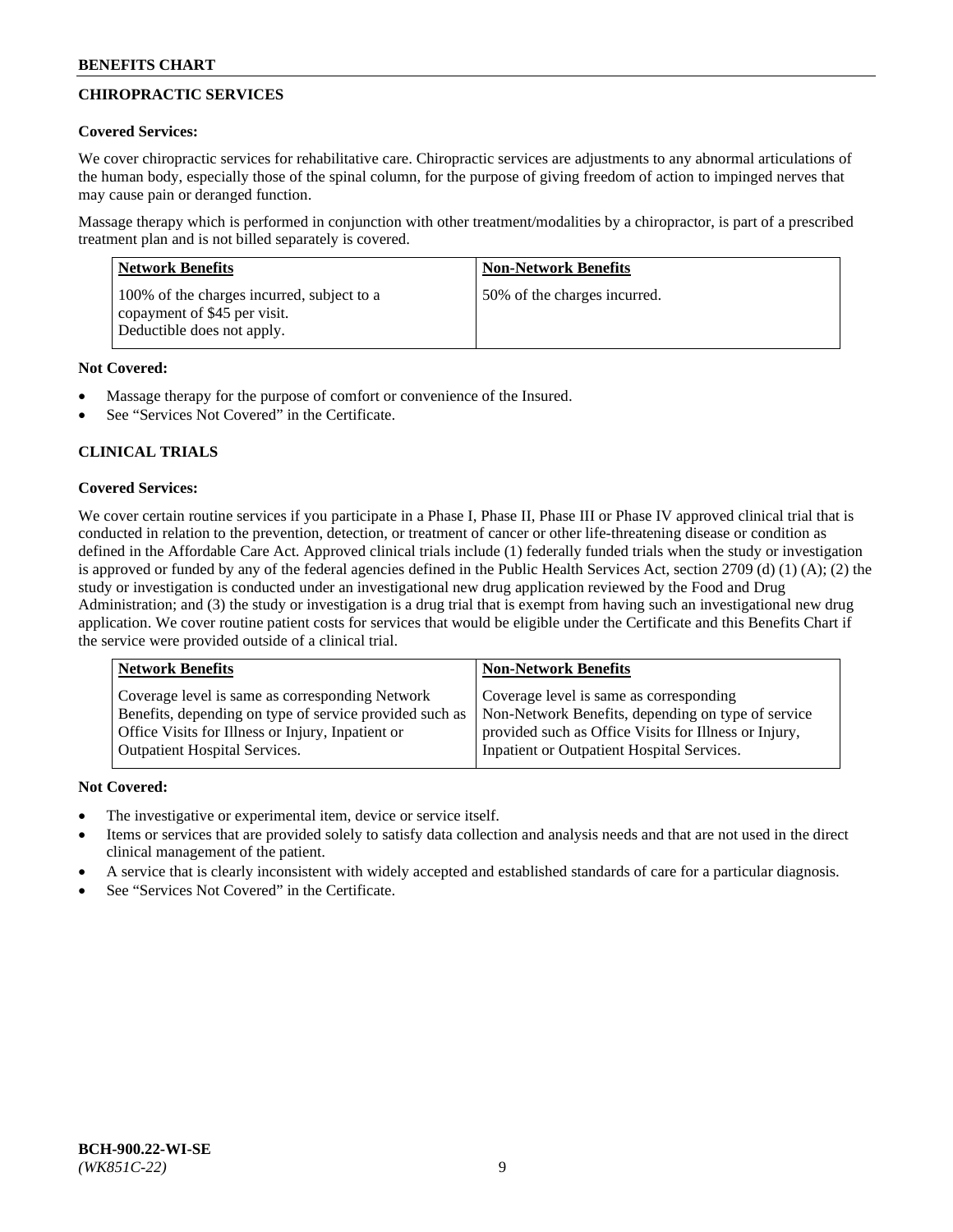# **DENTAL SERVICES**

## **Covered Services:**

We cover services as described below.

**Accidental dental services:** We cover dentally necessary services to treat and restore damage done to sound, natural, unrestored teeth as a result of an accidental injury. Coverage is for damage caused by external trauma to face and mouth only, not for cracked or broken teeth, which result from biting or chewing. We cover restorations, root canals, crowns and replacement of teeth lost that are directly related to the accident in which the Insured was involved. We cover initial exam, x-rays and palliative treatment including extractions, and other oral surgical procedures directly related to the accident. Subsequent treatment must be initiated within the specified time-frame and must be directly related to the accident. We do not cover restoration and replacement of teeth that are not "sound and natural" at the time of the accident.

Full mouth rehabilitations to correct occlusion (bite) and malocclusion (misaligned teeth not due to the accident) are not covered.

When an implant-supported dental prosthetic treatment is pursued, the accidental dental benefit will be applied to the prosthetic procedure. Benefits are limited to the amount that would be paid toward the placement of a removable dental prosthetic appliance that could be used in the absence of implant treatment. Care must be provided or pre-authorized by a HealthPartners dentist.

| Network Benefits             | <b>Non-Network Benefits</b>  |
|------------------------------|------------------------------|
| 70% of the charges incurred. | 50% of the charges incurred. |

For all accidental dental services, treatment and/or restoration must be initiated within six months of the date of the injury. Coverage is limited to the initial course of treatment and/or initial restoration. Services must be provided within 24 months of the date of injury to be covered.

#### **Medical referral dental services**

**Medically necessary outpatient dental services:** We cover medically necessary outpatient dental services. Coverage is limited to dental services required for treatment of an underlying medical condition, e.g., removal of teeth to complete radiation treatment for cancer of the jaw, cysts and lesions.

| <b>Network Benefits</b>                                                                                  | <b>Non-Network Benefits</b>  |
|----------------------------------------------------------------------------------------------------------|------------------------------|
| 100% of the charges incurred, subject to a<br>copayment of \$45 per visit.<br>Deductible does not apply. | 50% of the charges incurred. |

**Medically necessary hospitalization and anesthesia for dental care:** We cover medically necessary hospitalization for dental care. This is limited to charges incurred by an Insured who: (1) is a child under age 5; (2) is severely disabled; (3) has a medical condition, and requires hospitalization or general anesthesia for dental care treatment; or (4) is a child between ages 5 and 12 and care in dental offices has been attempted unsuccessfully and usual methods of behavior modification have not been successful, or when extensive amounts of restorative care, exceeding four appointments, are required. Coverage is limited to facility and anesthesia charges. Oral surgeon/dentist professional fees are not covered. The following are examples, though not all-inclusive, of medical conditions which may require hospitalization for dental services: severe asthma, severe airway obstruction or hemophilia. Hospitalization required due to the behavior of the Insured or due to the extent of the dental procedure is not covered.

| Network Benefits             | <b>Non-Network Benefits</b>  |
|------------------------------|------------------------------|
| 70% of the charges incurred. | 50% of the charges incurred. |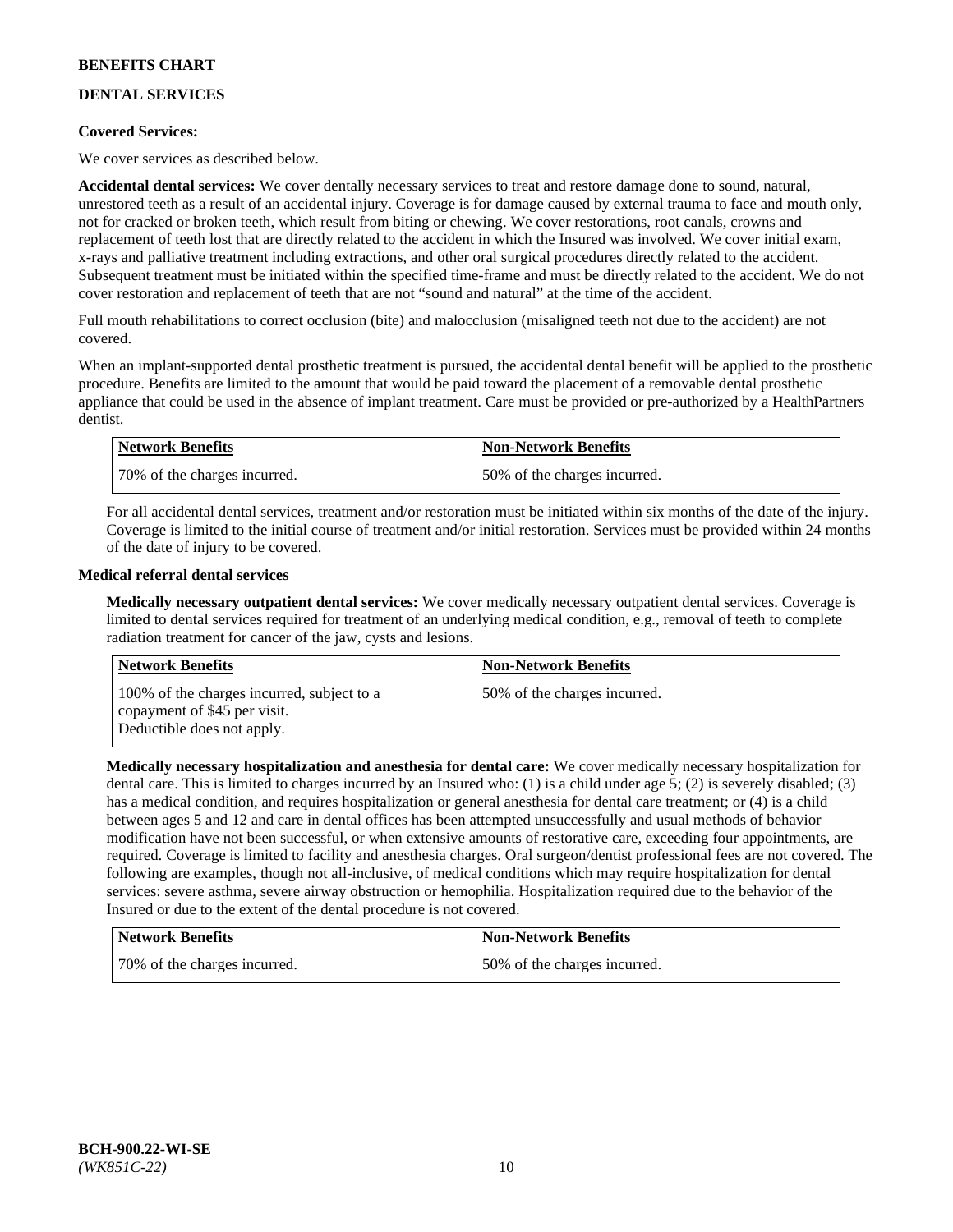**Medical complications of dental care:** We cover medical complications of dental care. Treatment must be medically necessary care and related to medical complications of non-covered dental care, including complications of the head, neck, or substructures.

| Network Benefits                                                                                         | <b>Non-Network Benefits</b>  |
|----------------------------------------------------------------------------------------------------------|------------------------------|
| 100% of the charges incurred, subject to a<br>copayment of \$45 per visit.<br>Deductible does not apply. | 50% of the charges incurred. |

**Oral surgery:** We cover oral surgery. Coverage is limited to treatment of medical conditions requiring oral surgery, such as treatment of oral neoplasm, non-dental cysts, fracture of the jaws, trauma of the mouth and jaws, and any other oral surgery procedures provided as medically necessary dental services.

| <b>Network Benefits</b>                                                                                  | <b>Non-Network Benefits</b>  |
|----------------------------------------------------------------------------------------------------------|------------------------------|
| 100% of the charges incurred, subject to a<br>copayment of \$45 per visit.<br>Deductible does not apply. | 50% of the charges incurred. |

**Treatment of cleft lip and cleft palate:** We cover treatment of cleft lip and cleft palate of a dependent child, including orthodontic treatment and oral surgery directly related to the cleft. Dental services which are not required for the treatment of cleft lip or cleft palate are not covered. If a dependent child covered under the Certificate and Benefits Chart is also covered under a dental plan which includes orthodontic services, that dental plan shall be considered primary for the necessary orthodontic services. Oral appliances are subject to the same copayment, conditions and limitations as durable medical equipment.

| <b>Network Benefits</b>                               | <b>Non-Network Benefits</b>                            |
|-------------------------------------------------------|--------------------------------------------------------|
| Coverage level is same as corresponding Network       | Coverage level is same as corresponding                |
| Benefits, depending on type of service provided, such | Non-Network Benefits, depending on type of service     |
| as Office Visits for Illness or Injury, Inpatient or  | provided, such as Office Visits for Illness or Injury, |
| <b>Outpatient Hospital Services.</b>                  | Inpatient or Outpatient Hospital Services.             |

**Treatment of temporomandibular disorder (TMD) and craniomandibular disorder (CMD):** We cover diagnostic procedures, surgical treatment and non-surgical treatment (including intraoral splint therapy devices) for temporomandibular disorder (TMD) and craniomandibular disorder (CMD), which is medically necessary care. Dental services which are not required to directly treat TMD or CMD are not covered.

| <b>Network Benefits</b>                                                                                  | <b>Non-Network Benefits</b>  |
|----------------------------------------------------------------------------------------------------------|------------------------------|
| 100% of the charges incurred, subject to a<br>copayment of \$45 per visit.<br>Deductible does not apply. | 50% of the charges incurred. |

# **Not Covered:**

- Dental treatment, procedures or services not listed in this Benefits Chart.
- Accident-related dental services if treatment is: (1) provided to teeth which are not sound and natural; (2) to teeth which have been restored; (3) initiated beyond six months from the date of the injury; (4) received beyond the initial treatment or restoration; or (5) received beyond 24 months from the date of injury.
- Oral surgery to remove wisdom teeth.
- Orthognathic treatment or procedures and all related services.
- See "Services Not Covered" in the Certificate.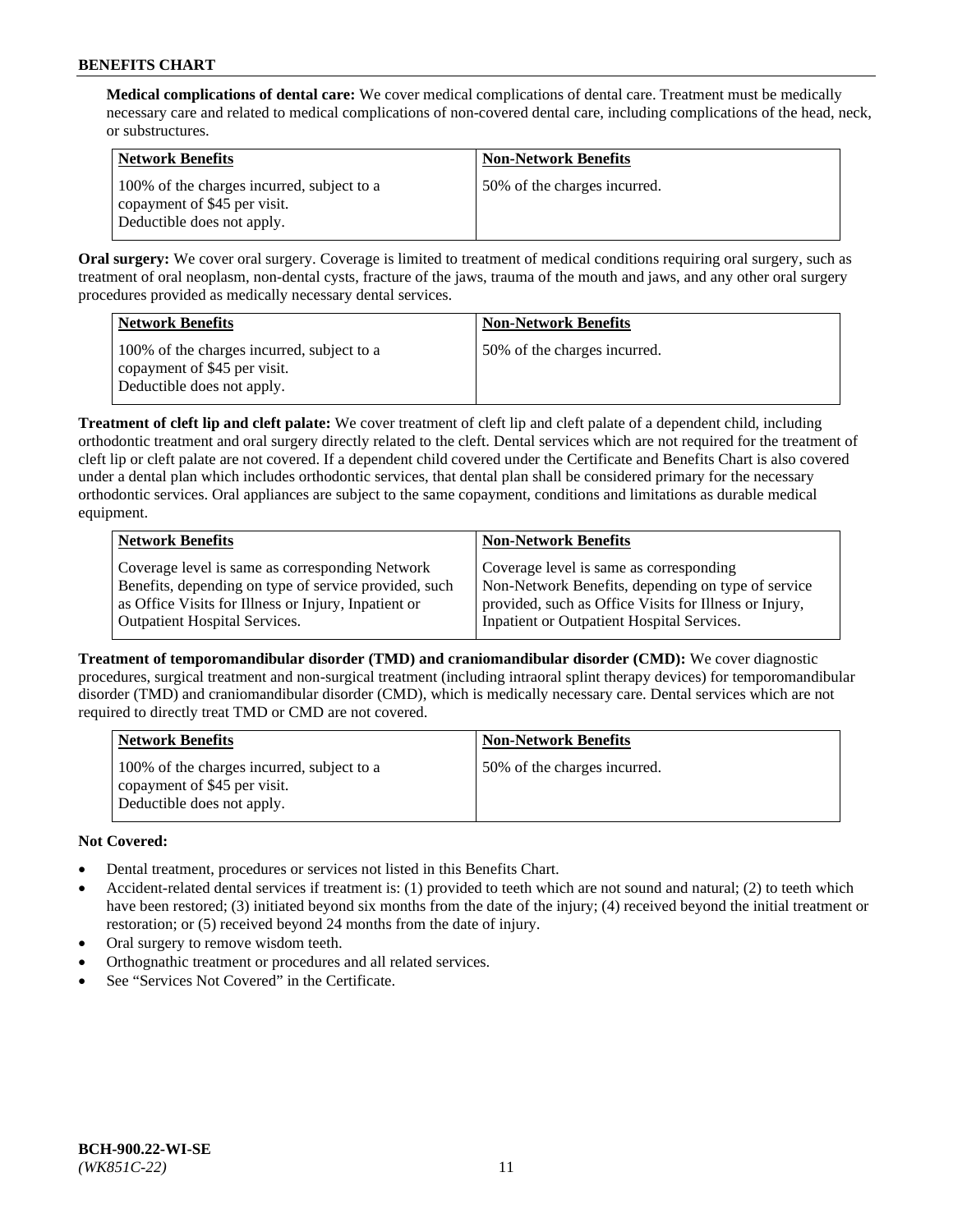## **DIABETES AND HYPERTENSION DISEASE MANAGEMENT PROGRAM**

#### **Covered Services:**

If you meet criteria for coverage, you may qualify for the Diabetes and/or Hypertension Disease Management Program.

The program covers group health coaching which focuses on weight loss, exercise, behavior modification and health education through Omada Health.

| <b>Network Benefits</b>                                     | <b>Non-Network Benefits</b> |
|-------------------------------------------------------------|-----------------------------|
| 100% of the charges incurred.<br>Deductible does not apply. | Not applicable.             |

#### **Not Covered:**

See "Services Not Covered" in the Certificate.

## **DIABETIC EQUIPMENT AND SUPPLIES**

## **Covered Services:**

We cover physician prescribed medically appropriate and necessary drugs and supplies used in the management and treatment of diabetes for Insureds with gestational, Type I or Type II diabetes including durable diabetic equipment and disposable supplies, as described below.

Certain items are only covered if your condition meets our coverage criteria and obtained through an authorized vendor. For more information on what we cover and any prior authorization requirements, call Member Services or log on to your "*my*HealthPartners" account at [healthpartners.com.](http://www.healthpartners.com/)

Insulin and medications for diabetes are covered as outpatient drugs under the "Prescription Drug Services" section.

**Pumps and pump supplies.** These include diabetic insulin pumps, diabetic infusion pumps and infusion pump supplies such as infusion sets, tubing, connectors and syringe reservoirs.

| <b>Network Benefits</b>                                                                     | <b>Non-Network Benefits</b>  |
|---------------------------------------------------------------------------------------------|------------------------------|
| Pumps received at a pharmacy:<br>70% of the charges incurred.<br>Deductible does not apply. | 50% of the charges incurred. |
| Pumps received from a non-pharmacy<br>approved vendor:<br>70% of the charges incurred.      |                              |

#### **All other durable equipment and diabetic supplies**

Durable Diabetic Equipment and Supplies. These include continuous glucose monitoring system (CGMS), transmitter, sensors and receivers, diabetic blood glucose monitors and control/calibrating solutions (for checking accuracy or testing equipment and test strips).

Disposable Diabetic Supplies. These are one-time use supplies, including syringes, lancets, lancet devices, blood and urine ketone test strips, and needles.

Certain diabetic supplies and equipment must be purchased at a pharmacy.

| <b>Network Benefits</b>                                                                                              | <b>Non-Network Benefits</b>  |  |
|----------------------------------------------------------------------------------------------------------------------|------------------------------|--|
| If received through a pharmacy:<br>70% of the charges incurred.<br>Deductible does not apply.                        | 50% of the charges incurred. |  |
| If received through a non-pharmacy provider:<br>70% of the charges incurred if purchased from an<br>approved vendor. |                              |  |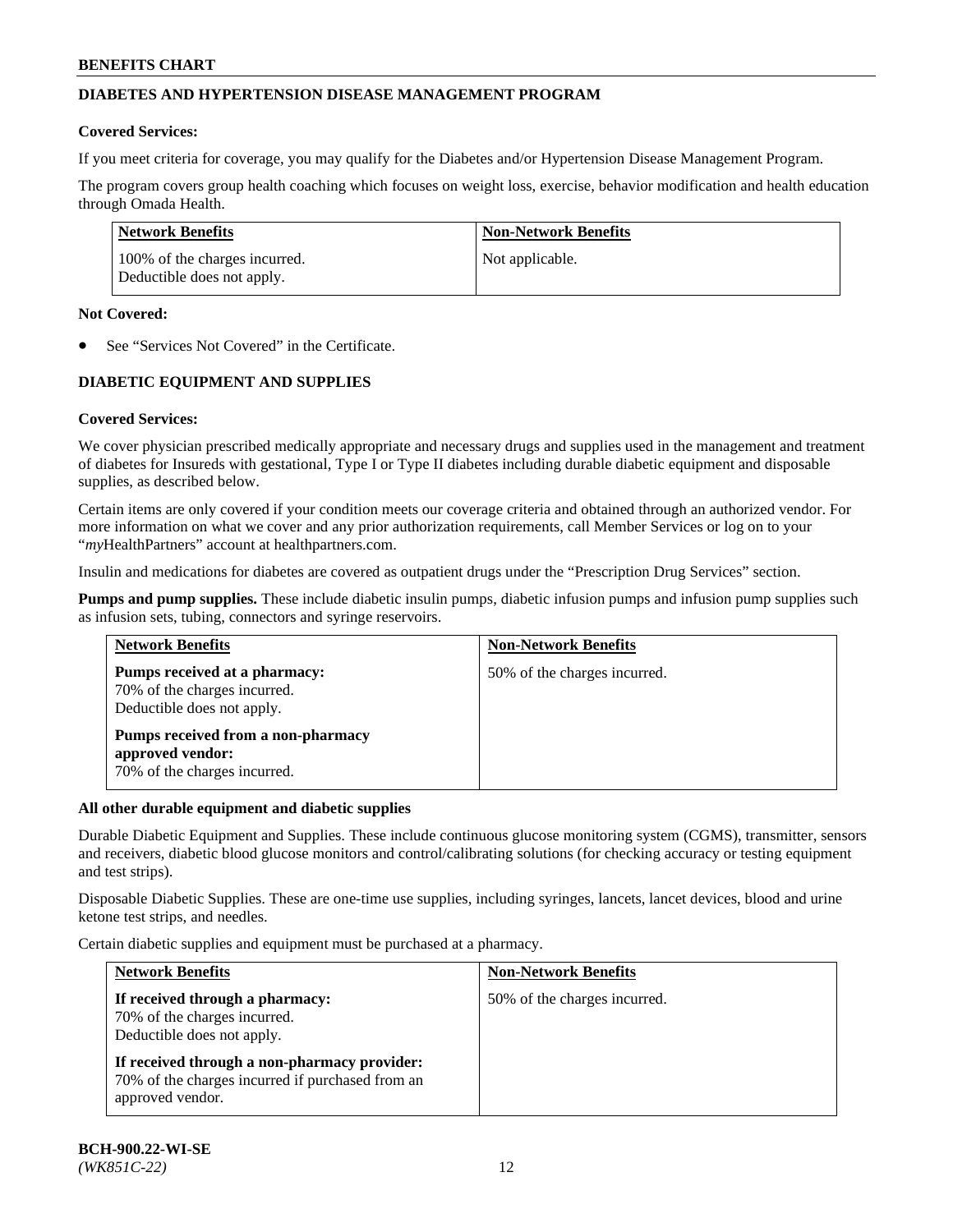#### **Limitations:**

- No more than a 93-day supply of diabetic supplies are covered and dispensed at a time.
- We require that certain diabetic supplies and equipment be purchased at a pharmacy.
- Diabetic supplies and equipment are limited to certain models and brands.
- Durable medical equipment and supplies must be obtained from or repaired by approved vendors.
- Covered services and supplies are based on established medical policies which are subject to periodic review and modification by the medical directors. Our coverage policy for diabetic supplies includes information on our required models and brands. These medical policies (medical coverage criteria) are available by calling Member Services, or logging on to your "myHealthPartners" account at [healthpartners.com.](http://www.healthpartners.com/)

## **Not Covered:**

- Replacement or repair of any covered items, if the items are (i) damaged or destroyed by misuse, abuse or carelessness, (ii) lost; or (iii) stolen.
- Duplicate or similar items.
- Labor and related charges for repair of any covered items which are more than the cost of replacement by an approved vendor.
- Batteries for monitors and equipment.
- Sales tax, mailing, delivery charges, service call charges.
- See "Services Not Covered" in the Certificate.

## **DIAGNOSTIC IMAGING SERVICES**

#### **Covered Services:**

We cover diagnostic imaging, when ordered by a provider and provided in a clinic or outpatient hospital facility.

For Network Benefits, non-emergent, scheduled outpatient Magnetic Resonance Imaging (MRI) and Computed Tomography (CT) must be provided at a designated facility. Your physician or facility will obtain or verify prior authorization for these services, as needed.

We cover services provided in a clinic or outpatient hospital facility. To see the benefit level for inpatient hospital or skilled nursing facility services, see benefits under "Inpatient Hospital and Skilled Nursing Facility Services".

## **Outpatient magnetic resonance imaging (MRI) and computed tomography (CT)**

| <b>Network Benefits</b>      | <b>Non-Network Benefits</b>  |
|------------------------------|------------------------------|
| 70% of the charges incurred. | 50% of the charges incurred. |

#### **All other outpatient diagnostic imaging services**

#### **Services for illness or injury**

| <b>Network Benefits</b>      | Non-Network Benefits         |
|------------------------------|------------------------------|
| 70% of the charges incurred. | 50% of the charges incurred. |

#### **Preventive services (MRI/CT procedures are not considered preventive)**

Diagnostic imaging services associated with preventive services are covered at the benefit level shown in the "Preventive Services" section of this Benefits Chart.

## **Not Covered:**

See "Services Not Covered" in the Certificate.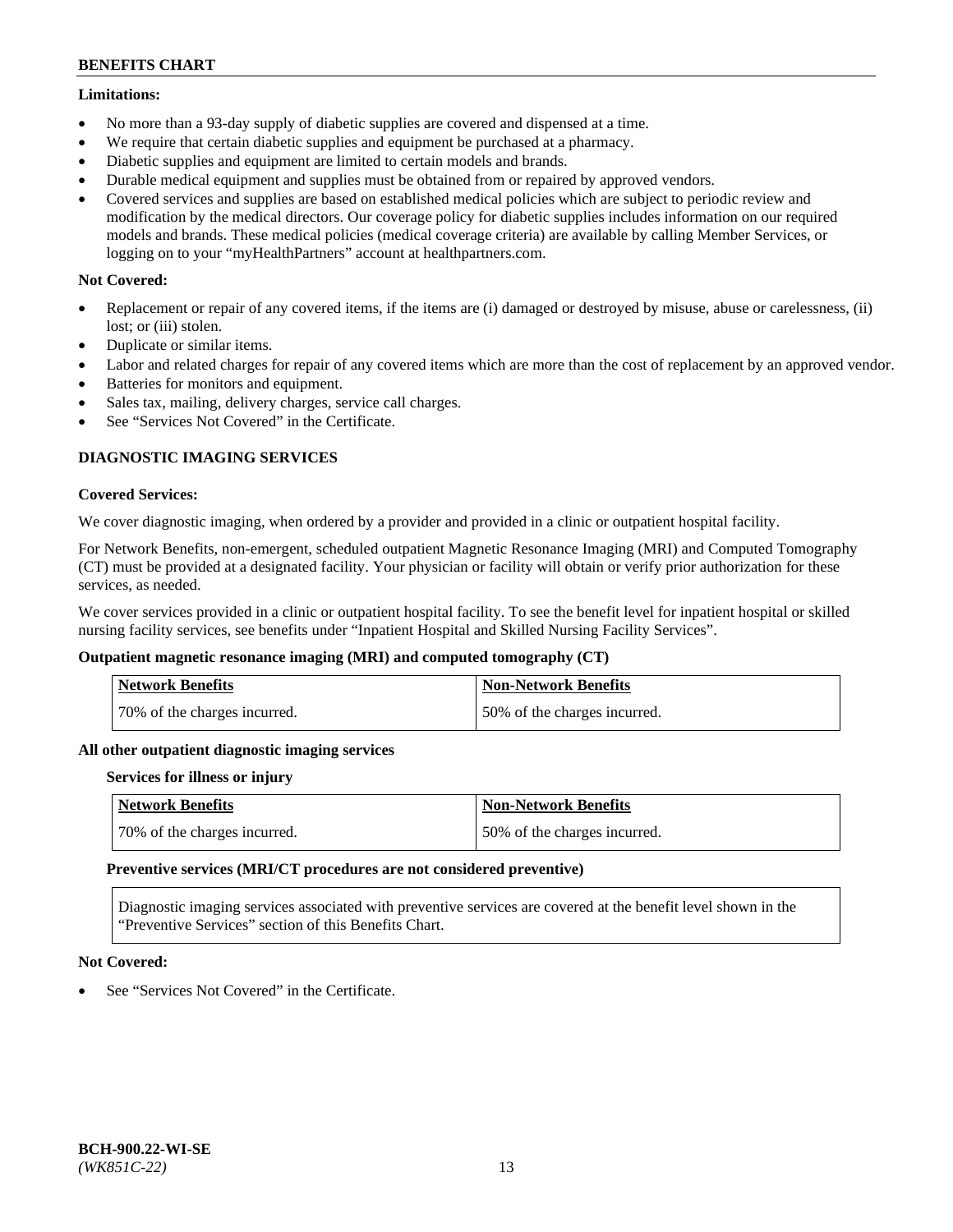# **DURABLE MEDICAL EQUIPMENT, PROSTHETICS, ORTHOTICS AND SUPPLIES**

#### **Covered Services:**

We cover equipment and services, as described below.

We cover durable medical equipment and services, prosthetics, orthotics and supplies, subject to the limitations below, including certain disposable supplies and enteral feedings.

We cover external hearing aids, cochlear implants, and related treatment prescribed by a physician or by a licensed audiologist for Insureds under 18 years of age who have hearing loss.

We also cover basic hearing aids for Insureds age 18 or older for the correction of a hearing impairment.

Osseointegrated or bone-anchored hearing aids are only covered for Insureds who have hearing loss that is not correctable by any other procedure.

Hearing aids are limited to one basic, standard hearing aid for each ear every three years.

A basic hearing aid is defined as a hearing device that consists of a microphone, amplifier, volume control, battery and receiver, which is up to date using the latest technology. It does not include upgrades above and beyond the functionality of a basic hearing aid, including, but not limited to, hearing improvements for group settings, background noise, Bluetooth/remote control functionality, or extended warranties. Charges for upgrades above the cost of a basic, standard hearing aid are not covered.

Diabetic equipment and supplies are covered under the "Diabetic Equipment and Supplies" section.

#### **Special dietary treatment for phenylketonuria (PKU) if it meets our medical coverage criteria**

| <b>Network Benefits</b>                                    | <b>Non-Network Benefits</b>  |
|------------------------------------------------------------|------------------------------|
| 70% of the charges incurred.<br>Deductible does not apply. | 50% of the charges incurred. |

#### **Oral amino acid based elemental formula if it meets our medical coverage criteria**

| Network Benefits             | <b>Non-Network Benefits</b>  |
|------------------------------|------------------------------|
| 70% of the charges incurred. | 50% of the charges incurred. |

#### **All other durable medical equipment, prosthetics, orthotics and supplies**

| <b>Network Benefits</b>      | <b>Non-Network Benefits</b>  |
|------------------------------|------------------------------|
| 70% of the charges incurred. | 50% of the charges incurred. |

## **Limitations:**

Coverage of durable medical equipment is limited by the following:

- Payment will not exceed the cost of an alternate piece of equipment or service that is effective and medically necessary.
- For prosthetic benefits, other than oral appliances for cleft lip and cleft palate, payment will not exceed the cost of an alternate piece of equipment or service that is effective, medically necessary and enables Insureds to conduct standard activities of daily living.
- We reserve the right to determine if an item will be approved for rental vs. purchase.
- Durable medical equipment and supplies must be obtained from or repaired by approved vendors.
- Covered services and supplies are based on established medical policies which are subject to periodic review and modification by the medical or dental directors. Our medical policy for diabetic supplies includes information on our required models and brands. These medical policies (medical coverage criteria) are available by calling Member Services, or logging on to your "*my*HealthPartners" account a[t healthpartners.com.](http://www.healthpartners.com/)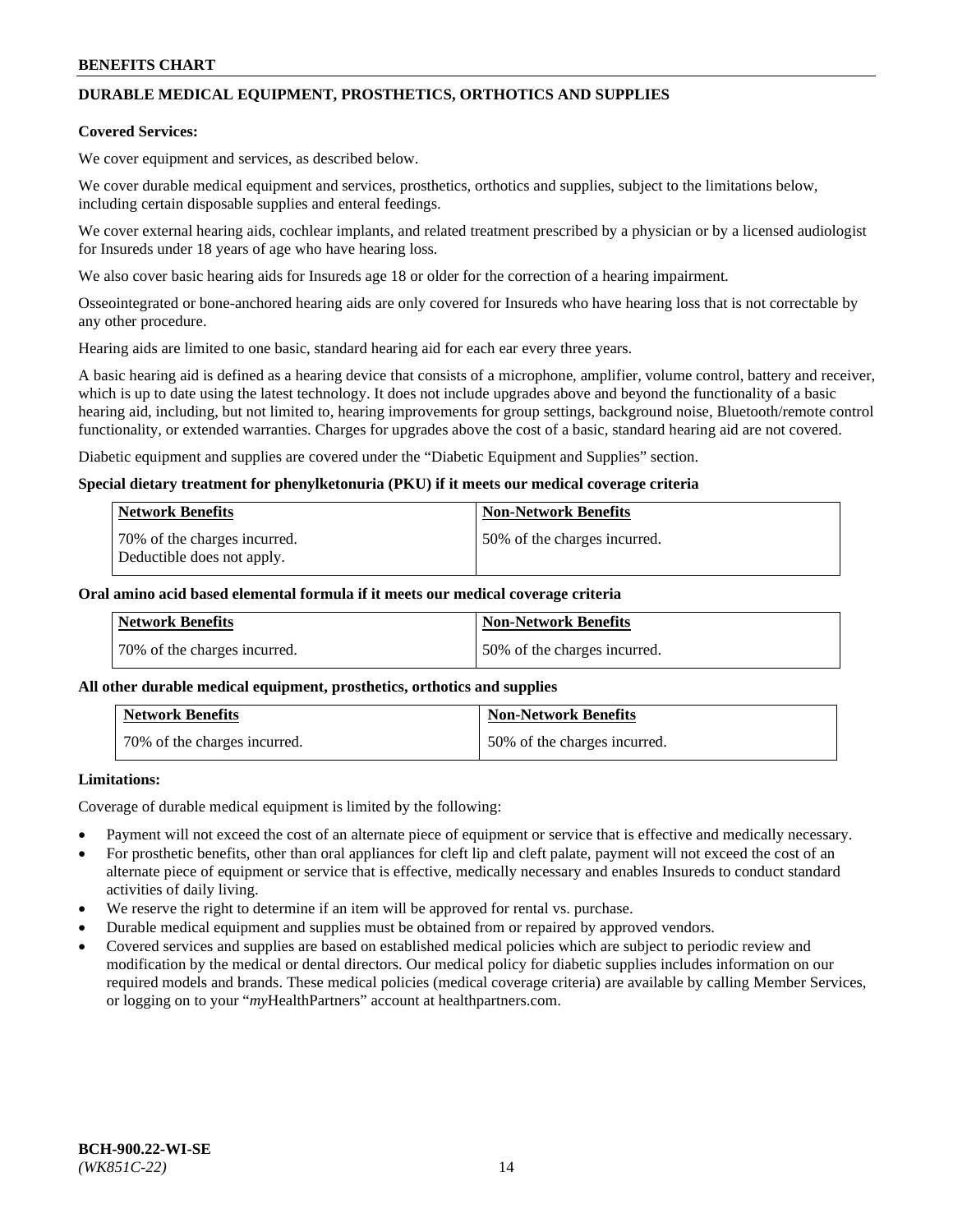## **Not Covered:**

Items which are not eligible for coverage include, but are not limited to:

- Replacement or repair of any covered items, if the items are (i) damaged or destroyed by misuse, abuse or carelessness, (ii) lost; or (iii) stolen.
- Duplicate or similar items.
- Labor and related charges for repair of any covered items which are more than the cost of replacement by an approved vendor.
- Sales tax, mailing, delivery charges, service call charges.
- Items which are primarily educational in nature or for hygiene, vocation, comfort, convenience or recreation.
- Communication aids or devices: equipment to create, replace or augment communication abilities including, but not limited to, speech processors, receivers, communication boards, or computer or electronic assisted communication.
- Implantable and osseointegrated or bone-anchored hearing aids and their fitting, except as specifically described in this Benefits Chart. This exclusion does not apply to cochlear implants.
- Eyeglasses, contact lenses and their fitting, measurement and adjustment, except as specifically described in this Benefits Chart.
- Hair prostheses (wigs).
- Household equipment which primarily has customary uses other than medical, such as, but not limited to, exercise cycles, air purifiers, central or unit air conditioners, water purifiers, non-allergenic pillows, mattresses or waterbeds.
- Household fixtures including, but not limited to, escalators or elevators, ramps, swimming pools and saunas.
- Modifications to the structure of the home including, but not limited to, wiring, plumbing or charges for installation of equipment.
- Vehicle, car or van modifications including, but not limited to, hand brakes, hydraulic lifts and car carrier.
- Rental equipment while owned equipment is being repaired by non-contracted vendors, beyond one month rental of medically necessary equipment.
- Other equipment and supplies, including but not limited to assistive devices, that we determine are not eligible for coverage.
- See "Services Not Covered" in the Certificate.

## **EMERGENCY AND URGENTLY NEEDED CARE SERVICES**

#### **Covered Services:**

We cover services for emergency care and urgently needed care if the services are otherwise eligible for coverage under the Certificate.

**Urgently needed care.** These are services to treat an unforeseen illness or injury that:

- are required in order to prevent a serious deterioration in your health; and
- cannot be delayed until the next available clinic or office hours.

| <b>Network Benefits</b>                                                                                  | <b>Non-Network Benefits</b> |
|----------------------------------------------------------------------------------------------------------|-----------------------------|
| 100% of the charges incurred, subject to a<br>copayment of \$45 per visit.<br>Deductible does not apply. | See Network Benefits.       |

**Emergency care.** These are services to treat:

- the sudden, unexpected onset of illness or injury which, if left untreated or unattended until the next available clinic or office hours, would result in hospitalization; or
- a condition requiring professional health services immediately necessary to preserve life or stabilize health.

Emergency care includes emergency services as defined in Division BB, Title I, Section 102 of the Consolidated Appropriations Act of 2021.

When reviewing claims for coverage of emergency services, our medical director will take into consideration a reasonable layperson's belief that the circumstances required immediate medical care that could not wait until the next working day or next available clinic appointment.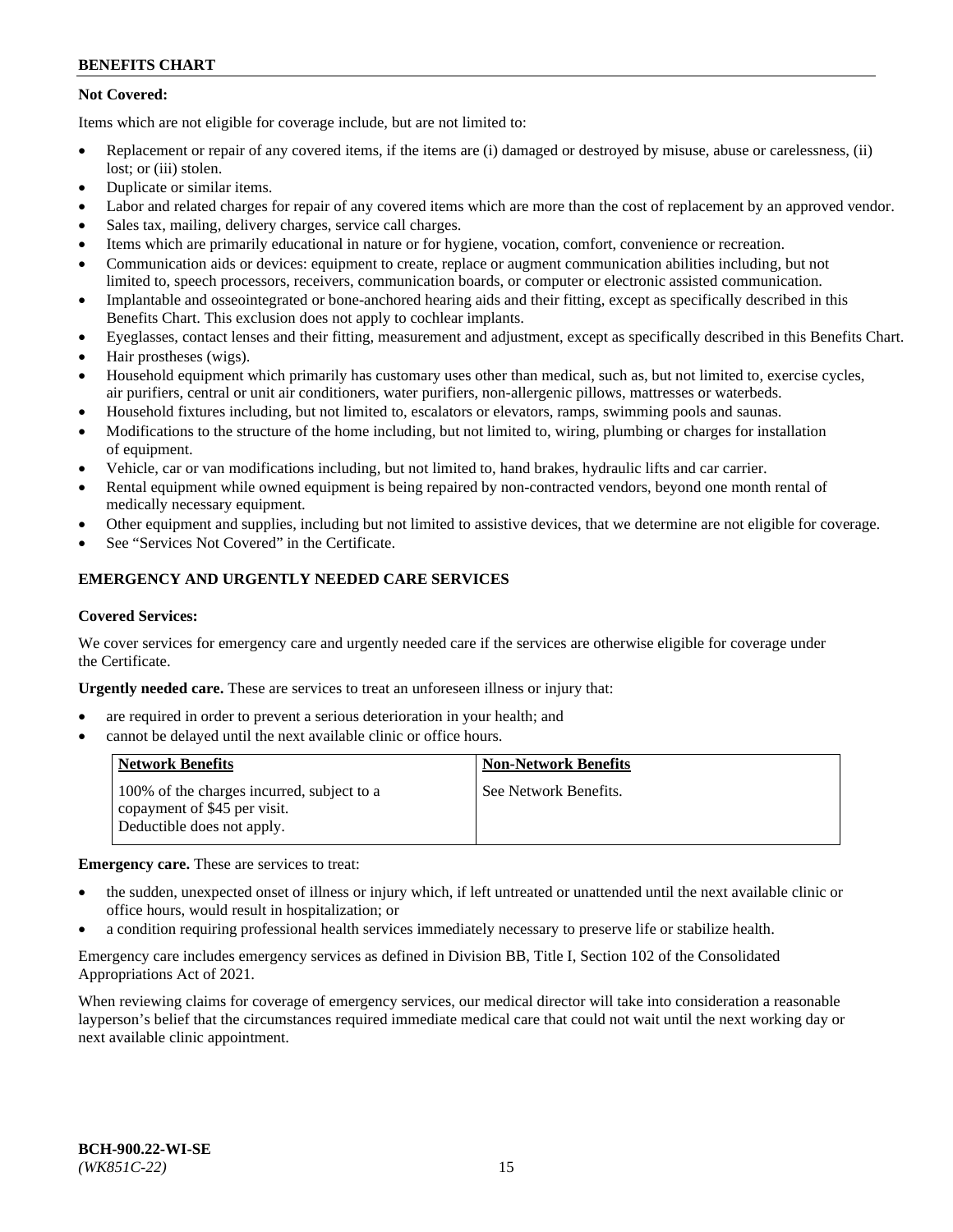#### **Emergency care in a hospital emergency room, including professional services of a physician**

| <b>Network Benefits</b>      | <b>Non-Network Benefits</b> |
|------------------------------|-----------------------------|
| 70% of the charges incurred. | See Network Benefits.       |

#### **Inpatient emergency care in a hospital**

| <b>Network Benefits</b>      | <b>Non-Network Benefits</b> |
|------------------------------|-----------------------------|
| 70% of the charges incurred. | See Network Benefits.       |

#### **Not Covered:**

• See "Services Not Covered" in the Certificate.

## **GENE THERAPY**

## **Covered Services:**

We cover gene therapy treatment if it meets our medical coverage criteria.

| <b>Network Benefits</b>                                                                                                                                                                                 | <b>Non-Network Benefits</b> |
|---------------------------------------------------------------------------------------------------------------------------------------------------------------------------------------------------------|-----------------------------|
| Coverage level is same as corresponding Network<br>Benefits, depending on type of service provided such as<br>Office Visits for Illness or Injury, Inpatient or<br><b>Outpatient Hospital Services.</b> | No coverage.                |

#### **Limitations:**

- Gene therapy must be provided by a designated provider.
- Specific types of gene therapy are limited to therapies and conditions specified in our medical coverage criteria.

## **Not Covered:**

• See "Services Not Covered" in the Certificate.

## **HEALTH EDUCATION**

## **Covered Services:**

We cover education for preventive services and education for the management of chronic health problems (such as diabetes).

| <b>Network Benefits</b>                                     | <b>Non-Network Benefits</b>  |
|-------------------------------------------------------------|------------------------------|
| 100% of the charges incurred.<br>Deductible does not apply. | 50% of the charges incurred. |

#### **Not Covered:**

• See "Services Not Covered" in the Certificate.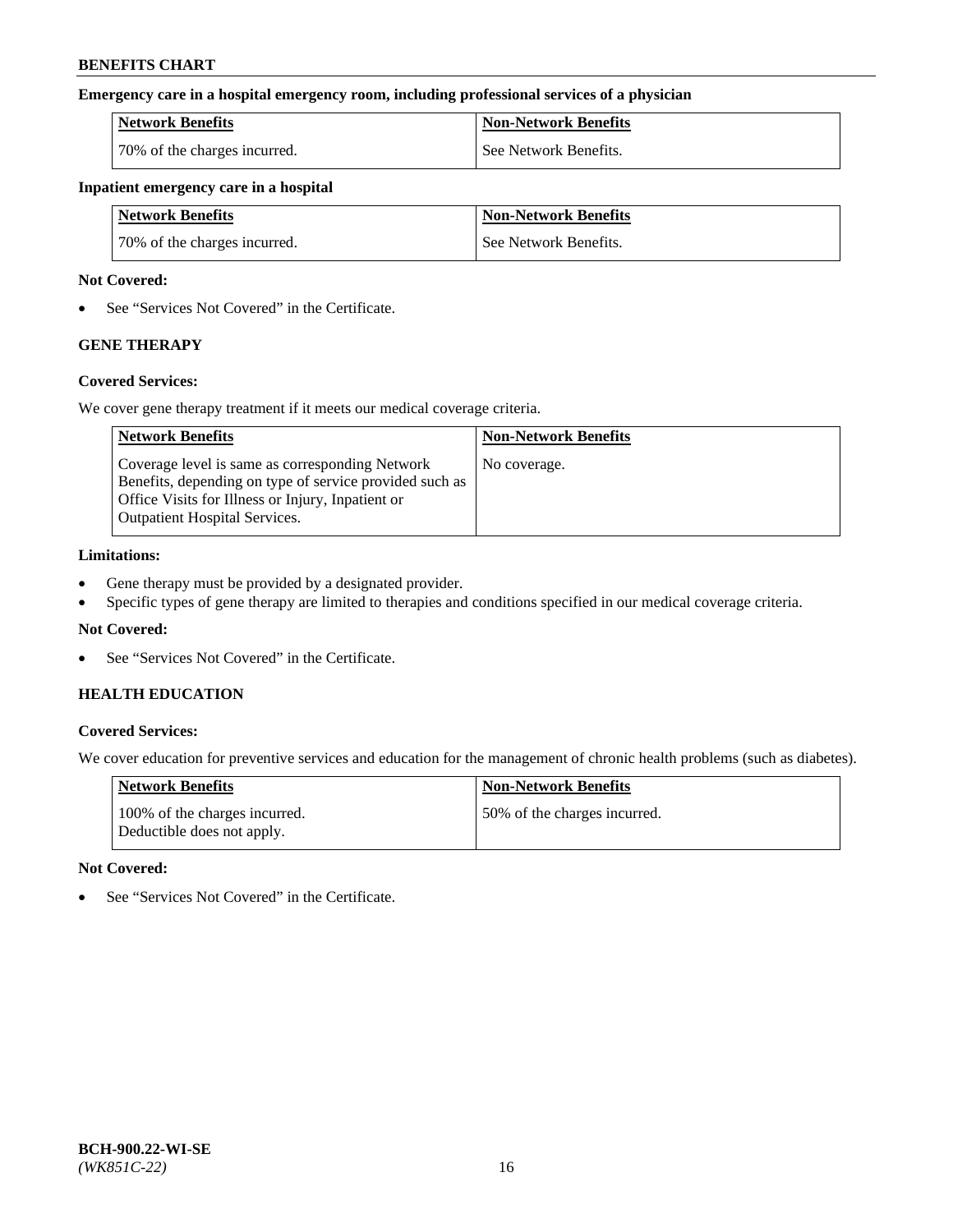## **HOME-BASED COMPREHENSIVE HEALTH RISK ASSESSMENT**

#### **Covered Services:**

If you meet our criteria for coverage, you may qualify for our home-based comprehensive health risk assessment program. The program covers a health assessment with a designated nurse practitioner.

| Network Benefits                                            | <b>Non-Network Benefits</b> |
|-------------------------------------------------------------|-----------------------------|
| 100% of the charges incurred.<br>Deductible does not apply. | No coverage.                |

#### **Not Covered:**

See "Services Not Covered" in the Certificate.

## **HOME HEALTH SERVICES**

#### **Covered Services:**

We cover skilled nursing services, physical therapy, occupational therapy, speech therapy, respiratory therapy and other therapeutic services, non-routine prenatal and postnatal services, routine postnatal well child visits as described in our medical coverage criteria, phototherapy services for newborns, home health aide services and other eligible home health services when provided in your home, if you are homebound (i.e., unable to leave home without considerable effort due to a medical condition). Lack of transportation does not constitute homebound status. For phototherapy services for newborns and high risk prenatal services, supplies and equipment are included.

We cover total parenteral nutrition/intravenous ("TPN/IV") therapy, equipment, supplies and drugs in connection with IV therapy. IV line care kits are covered under Durable Medical Equipment.

We cover palliative care benefits. Palliative care includes symptom management, education and establishing goals of care. We waive the requirement that you be homebound for a limited number of home visits for palliative care (as shown in this Benefits Chart), if you have a life-threatening, non-curable condition which has a prognosis of survival of two years or less. Additional palliative care visits are eligible under the home health services benefit if you are homebound and meet all other requirements defined in this section.

You do not need to be homebound to receive total parenteral nutrition/intravenous ("TPN/IV") therapy.

Home health services are eligible and covered only when:

- medically necessary; and
- provided as rehabilitative care, terminal care or maternity care; and
- ordered by a physician, and included in the written home care plan.

#### **Physical therapy, occupational therapy, speech therapy, respiratory therapy, home health aide services and palliative care**

| <b>Network Benefits</b>                                                                                  | <b>Non-Network Benefits</b>  |
|----------------------------------------------------------------------------------------------------------|------------------------------|
| 100% of the charges incurred, subject to a<br>copayment of \$45 per visit.<br>Deductible does not apply. | 50% of the charges incurred. |

If more than one home health visit occurs in a day, a separate copayment applies to each. For example, if an occupational therapist and a physical therapist visit an Insured in the same day, a separate copayment will be charged for each visit.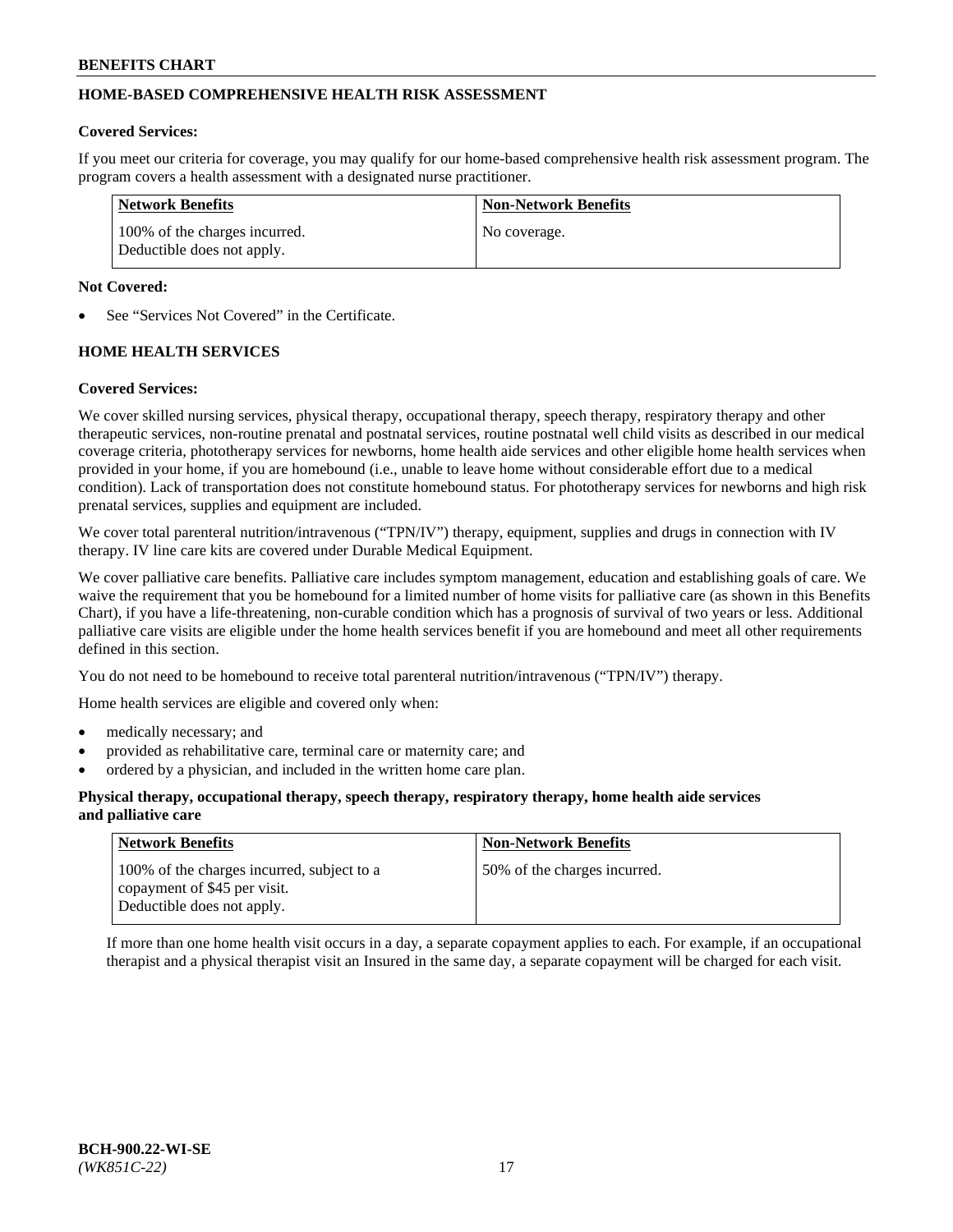#### **TPN/IV therapy, skilled nursing services, non-routine prenatal/postnatal services, and phototherapy**

| Network Benefits                                            | <b>Non-Network Benefits</b>  |
|-------------------------------------------------------------|------------------------------|
| 100% of the charges incurred.<br>Deductible does not apply. | 50% of the charges incurred. |

Each 24-hour visit (or shifts up to 24-hour visits) equals one visit and counts toward the Maximum visits for all other services shown below. Any visit that lasts less than 24 hours regardless of the length of the visit, will count as one visit toward the Maximum visits for all other services shown below. All visits must be medically necessary and benefit eligible.

#### **Routine postnatal well child visit**

| Network Benefits                                            | <b>Non-Network Benefits</b>  |
|-------------------------------------------------------------|------------------------------|
| 100% of the charges incurred.<br>Deductible does not apply. | 50% of the charges incurred. |

#### **Maximum visits for palliative care**

If you are eligible to receive palliative care in the home and you are not homebound, there is a maximum of 12 visits per calendar year.

## **Maximum visits for all services other than palliative care**

| Network Benefits               | <b>Non-Network Benefits</b>  |
|--------------------------------|------------------------------|
| 1.60 visits per calendar year. | 30 visits per calendar year. |

Each visit provided under the Network Benefits and Non-Network Benefits counts toward the maximums shown under both Maximum visits sections. The routine postnatal well child visits do not count toward the visit limit.

#### **Limitations:**

- Home health services are not provided as a substitute for a primary caregiver in the home or as relief (respite) for a primary caregiver in the home. We will not reimburse family members or residents in your home for the above services.
- A service shall not be considered a skilled nursing service merely because it is performed by, or under the direct supervision of, a licensed nurse. Where a service (such as tracheotomy suctioning or ventilator monitoring) or like services, can be safely and effectively performed by a non-medical person (or self-administered), without the direct supervision of a licensed nurse, the service shall not be regarded as a skilled nursing service, whether or not a skilled nurse actually provides the service. The unavailability of a competent person to provide a non-skilled service shall not make it a skilled service when a skilled nurse provides it. Only the skilled nursing component of so-called "blended" services (i.e. services which include skilled and non-skilled components) are covered under this Benefits Chart.

## **Not Covered:**

- Financial or legal counseling services.
- Housekeeping or meal services in your home.
- Private duty nursing services.
- Services provided by a family member or enrollee, or a resident in the enrollee's home.
- Vocational rehabilitation and recreational or educational therapy. Recreation therapy is therapy provided solely for the purpose of recreation, including, but not limited to: (a) requests for physical therapy or occupational therapy to improve athletic ability, and (b) braces or guards to prevent sports injuries.
- See "Services Not Covered" in the Certificate.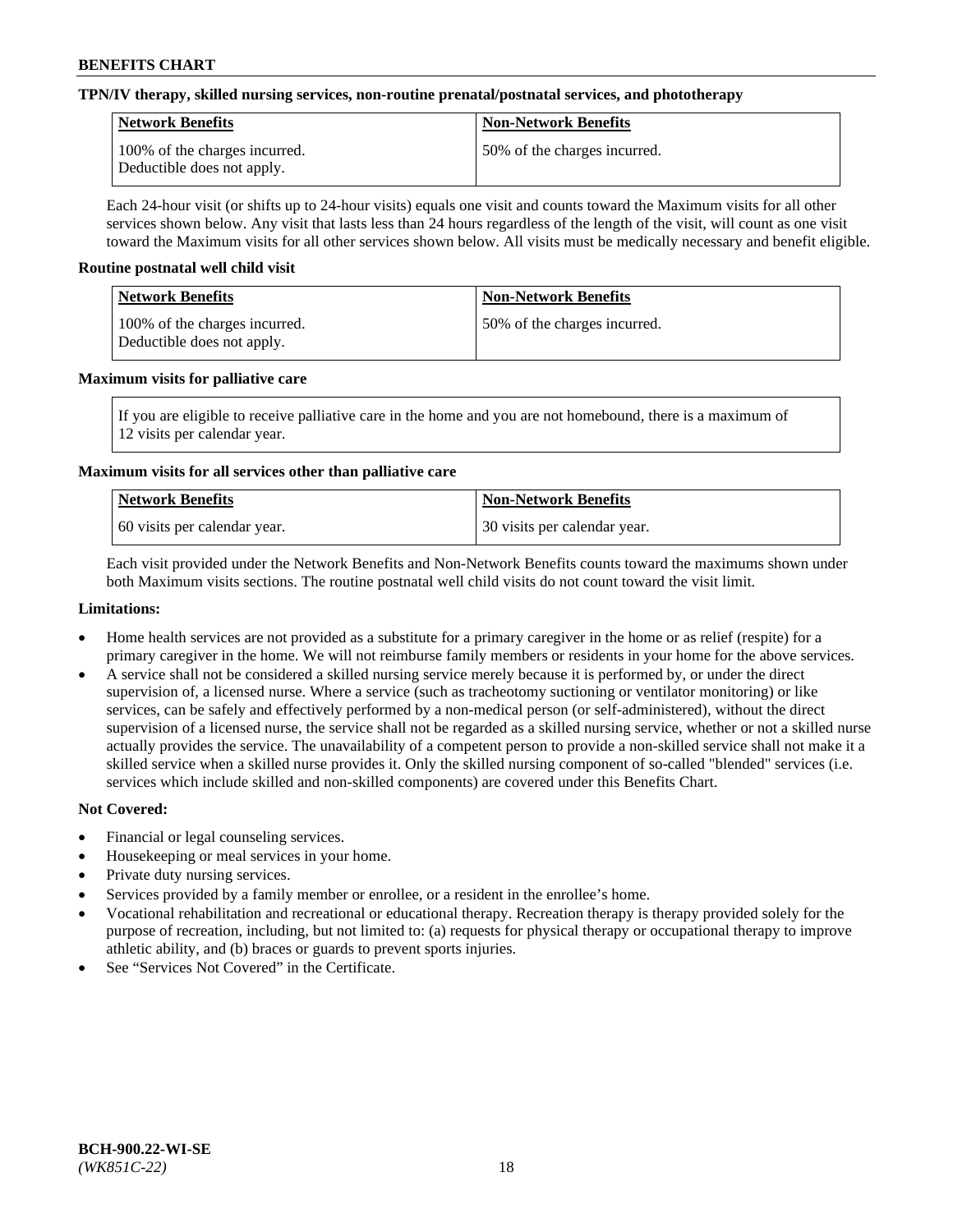## **HOME HOSPICE SERVICES**

#### **Applicable Definitions:**

**Part-time.** This is up to two hours of service per day, more than two hours is considered continuous care.

**Continuous Care.** This is from two to twelve hours of service per day provided by a registered nurse, licensed practical nurse, or home health aide, during a period of crisis in order to maintain a terminally ill patient at home.

**Appropriate Facility.** This is a nursing home, hospice residence, or other inpatient facility.

**Custodial Care Related to Hospice Services.** This means providing assistance in the activities of daily living and the care needed by a terminally ill patient which can be provided by primary caregiver (i.e., family member or friend) who is responsible for the patient's home care.

## **Covered Services:**

**Home hospice program.** We cover the services described below if you are terminally ill and accepted as a home hospice program participant. You must meet the eligibility requirements of the program, and elect to receive services through the home hospice program. The services will be provided in your home, with inpatient care available when medically necessary as described below. If you elect to receive hospice services, you do so in lieu of curative treatment for your terminal illness for the period you are enrolled in the home hospice program.

**Eligibility:** In order to be eligible to be enrolled in the home hospice program, you must: (1) be a terminally ill patient (prognosis of six months or less); (2) have chosen a palliative treatment focus (i.e., emphasizing comfort and supportive services rather than treatment attempting to cure the disease or condition); and (3) continue to meet the terminally ill prognosis as reviewed by our medical director or his or her designee over the course of care. You may withdraw from the home hospice program at any time.

**Eligible services:** Hospice services include the following services provided in accordance with an approved hospice treatment plan.

- Home health services:
	- Part-time care provided in your home by an interdisciplinary hospice team (which may include a physician, nurse, social worker, and spiritual counselor) and medically necessary home health services are covered.
	- o One or more periods of continuous care in your home or in a setting which provides day care for pain or symptom management, when medically necessary, will be covered.
	- Inpatient services: We cover medically necessary inpatient services.
- Other services:
	- Respite care is covered for care in your home or in an appropriate facility, to give your primary caregivers (i.e., family members or friends) rest and/or relief when necessary in order to maintain a terminally ill patient at home.
	- o Medically necessary medications for pain and symptom management.
	- o Semi-electric hospital beds and other durable medical equipment are covered.
	- o Emergency and non-emergency care is covered.

| Network Benefits                                            | <b>Non-Network Benefits</b>  |
|-------------------------------------------------------------|------------------------------|
| 100% of the charges incurred.<br>Deductible does not apply. | 50% of the charges incurred. |

Respite care is limited to 5 days per episode, and respite care and continuous care combined are limited to 30 days.

## **Not Covered:**

- Financial or legal counseling services.
- Housekeeping or meal services in your home.
- Custodial or maintenance care related to hospice services, whether provided in the home or in a nursing home.
- Any service not specifically described as covered services under this home hospice services benefits.
- Any services provided by members of your family or residents in your home.
- See "Services Not Covered" in the Certificate.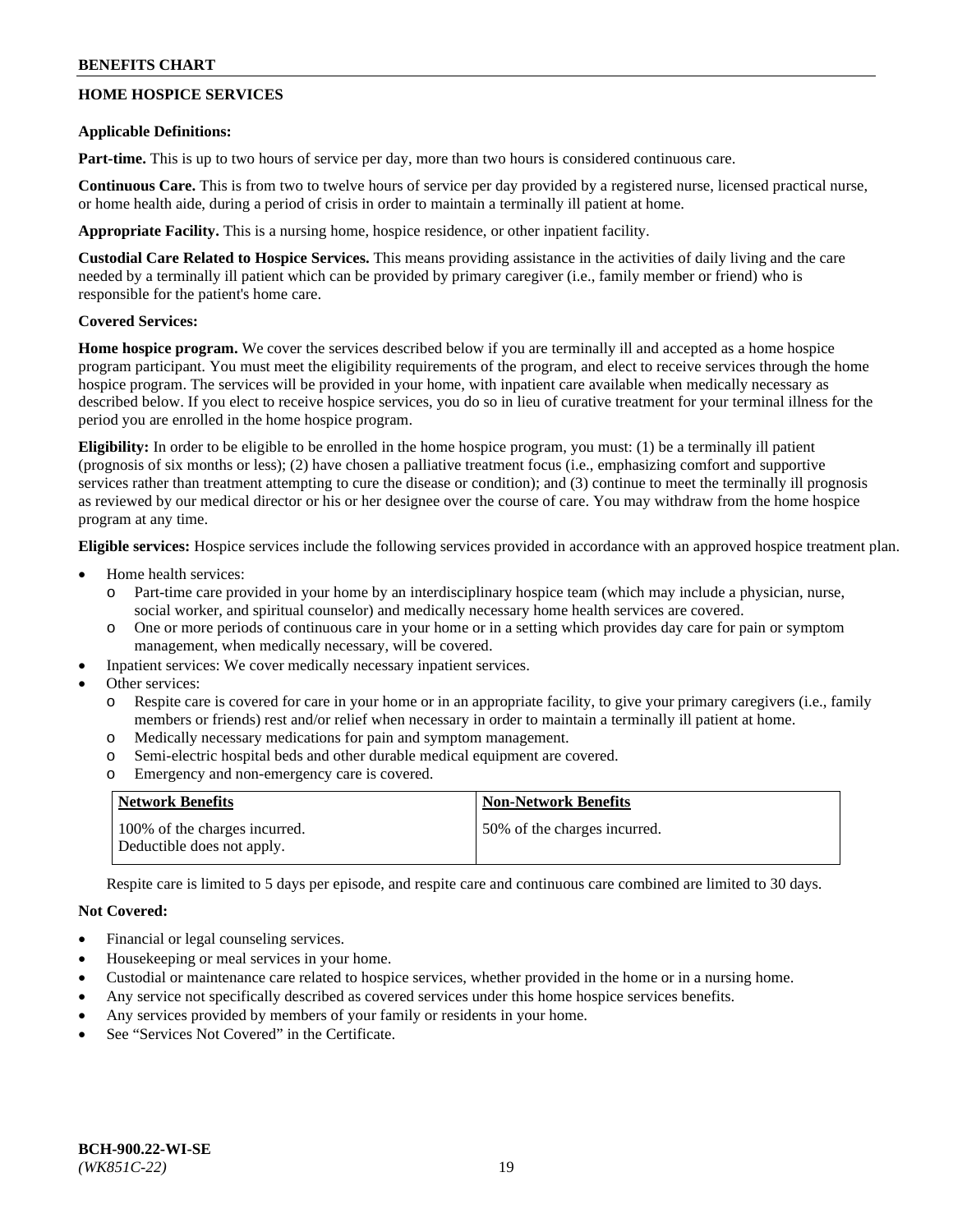## **HOSPITAL AND SKILLED NURSING FACILITY SERVICES**

#### **Covered Services:**

We cover services as described below.

#### **Medical or surgical hospital services**

**Inpatient hospital services:** We cover the following medical or surgical services, for the treatment of acute illness or injury, which require the level of care only provided in an acute care facility. These services must be authorized by a physician.

Inpatient hospital services include: room and board; the use of operating or maternity delivery rooms; intensive care facilities; newborn nursery facilities; general nursing care, anesthesia, laboratory and diagnostic imaging services, radiation therapy, physical therapy, prescription drugs or other medications administered during treatment, blood and blood products (unless replaced), and blood derivatives, and other diagnostic or treatment related hospital services; physician and other professional medical and surgical services provided while in the hospital, including gender confirmation surgery that meets medical coverage criteria.

We cover, following a vaginal delivery, a minimum of 48 hours of inpatient care for the mother and newborn child. We cover, following a caesarean section delivery, a minimum of 96 hours of inpatient care for the mother and newborn child.

Group health plans and health insurance issuers generally may not, under Federal law, restrict benefits for any hospital length of stay in connection with childbirth for the mother of newborn child to less than 48 hours following a vaginal delivery, or less than 96 hours following a caesarean section. However, Federal law generally does not prohibit the mother's or newborn's attending provider, after consulting with the mother, from discharging the mother or her newborn earlier than 48 hours (or 96 hours as applicable). In any case plans and issuers may not, under Federal law, require that a provider obtain authorization from the plan or the insurance issuer for prescribing a length of stay not in excess of 48 hours (or 96 hours).

| Network Benefits             | Non-Network Benefits         |
|------------------------------|------------------------------|
| 70% of the charges incurred. | 50% of the charges incurred. |

Each Insured's admission or confinement, including that of a newborn child, is separate and distinct from the admission or confinement of any other Insured.

**Outpatient hospital, ambulatory care or surgical facility services:** We cover the following medical and surgical services, for diagnosis or treatment of illness or injury on an outpatient basis. These services must be authorized by a physician.

Outpatient services include: use of operating rooms, maternity delivery rooms or other outpatient departments, rooms or facilities; and the following outpatient services: general nursing care, anesthesia, laboratory and diagnostic imaging services, radiation therapy, physical therapy, drugs administered during treatment, blood and blood products (unless replaced), and blood derivatives, and other diagnostic or treatment related outpatient services; physician and other professional medical and surgical services provided while an outpatient, including colonoscopies (starting at age 50, or under age 50 for people at high risk of colorectal cancer), and gender confirmation surgery that meets medical coverage criteria.

For Network Benefits, non-emergent, scheduled outpatient Magnetic Resonance Imaging (MRI) and Computed Tomography (CT) must be provided at a designated facility. Your physician or facility will obtain or verify prior authorization for these services, as needed.

To see the benefit level for diagnostic imaging services, laboratory services and physical therapy, see benefits under Diagnostic Imaging Services, Laboratory Services and Physical Therapy in this Benefits Chart.

| <b>Network Benefits</b>      | <b>Non-Network Benefits</b>   |
|------------------------------|-------------------------------|
| 70% of the charges incurred. | 150% of the charges incurred. |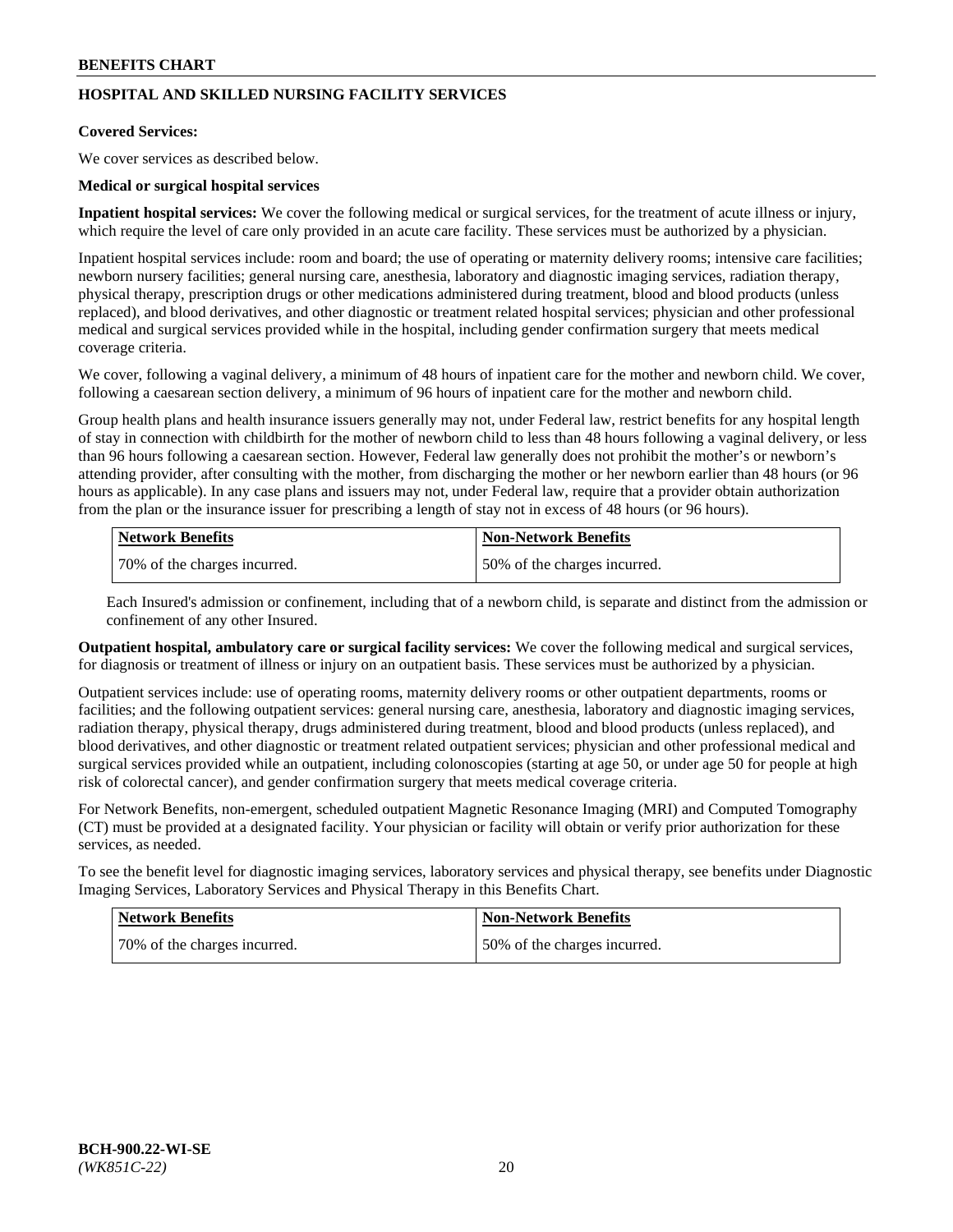### **Skilled nursing facility care:**

We cover room and board, daily skilled nursing and related ancillary services for post-acute treatment and rehabilitative care of illness or injury that meets medical coverage criteria. Rehabilitation services are limited to services where significant measurable progress is expected to occur within a reasonable period of time.

| Network Benefits                             | <b>Non-Network Benefits</b>                  |
|----------------------------------------------|----------------------------------------------|
| 170% of the charges incurred.                | 50% of the charges incurred.                 |
| Limited to a 30-day maximum per confinement. | Limited to a 30-day maximum per confinement. |

Each day of services provided under the Network Benefits and Non-Network Benefits, combined, applies toward the maximum shown above.

#### **Not Covered:**

- Services for items for personal convenience, such as television rental, are not covered.
- See "Services Not Covered" in the Certificate.

#### **INFERTILITY DIAGNOSIS**

#### **Covered Services:**

We cover the diagnosis of infertility. These services include diagnostic procedures and tests provided in connection with an infertility evaluation, office visits and consultations to diagnose infertility.

| <b>Network Benefits</b>                                    | <b>Non-Network Benefits</b>  |
|------------------------------------------------------------|------------------------------|
| 70% of the charges incurred.<br>Deductible does not apply. | 50% of the charges incurred. |

Coverage is limited to office visits and consultations to diagnose infertility. Treatment is not covered.

## **Not Covered:**

- Infertility/fertility treatment, including, but not limited to, office visits, laboratory services, diagnostic imaging services and fertility drugs; reversal of sterilization; and sperm, ova or embryo acquisition, retrieval or storage; however, we cover office visits and consultations to diagnose infertility.
- Services related to the establishment of surrogate pregnancy and fees for a surrogate. However, pregnancy and maternity services are covered for an Insured under this Benefits Chart, including a surrogate pregnancy.
- See "Services Not Covered" in the Certificate.

## **LABORATORY SERVICES**

#### **Covered Services:**

We cover laboratory tests when ordered by a provider and provided in a clinic or outpatient hospital facility. This includes blood tests to detect lead exposure in children between the ages of 6 months and 72 months.

To see the benefit level for inpatient hospital or skilled nursing facility services, see benefits under "Inpatient Hospital and Skilled Nursing Facility Services" in this Benefits Chart.

#### **Prostate-specific antigen (PSA) testing**

| Network Benefits                                            | <b>Non-Network Benefits</b>  |
|-------------------------------------------------------------|------------------------------|
| 100% of the charges incurred.<br>Deductible does not apply. | 50% of the charges incurred. |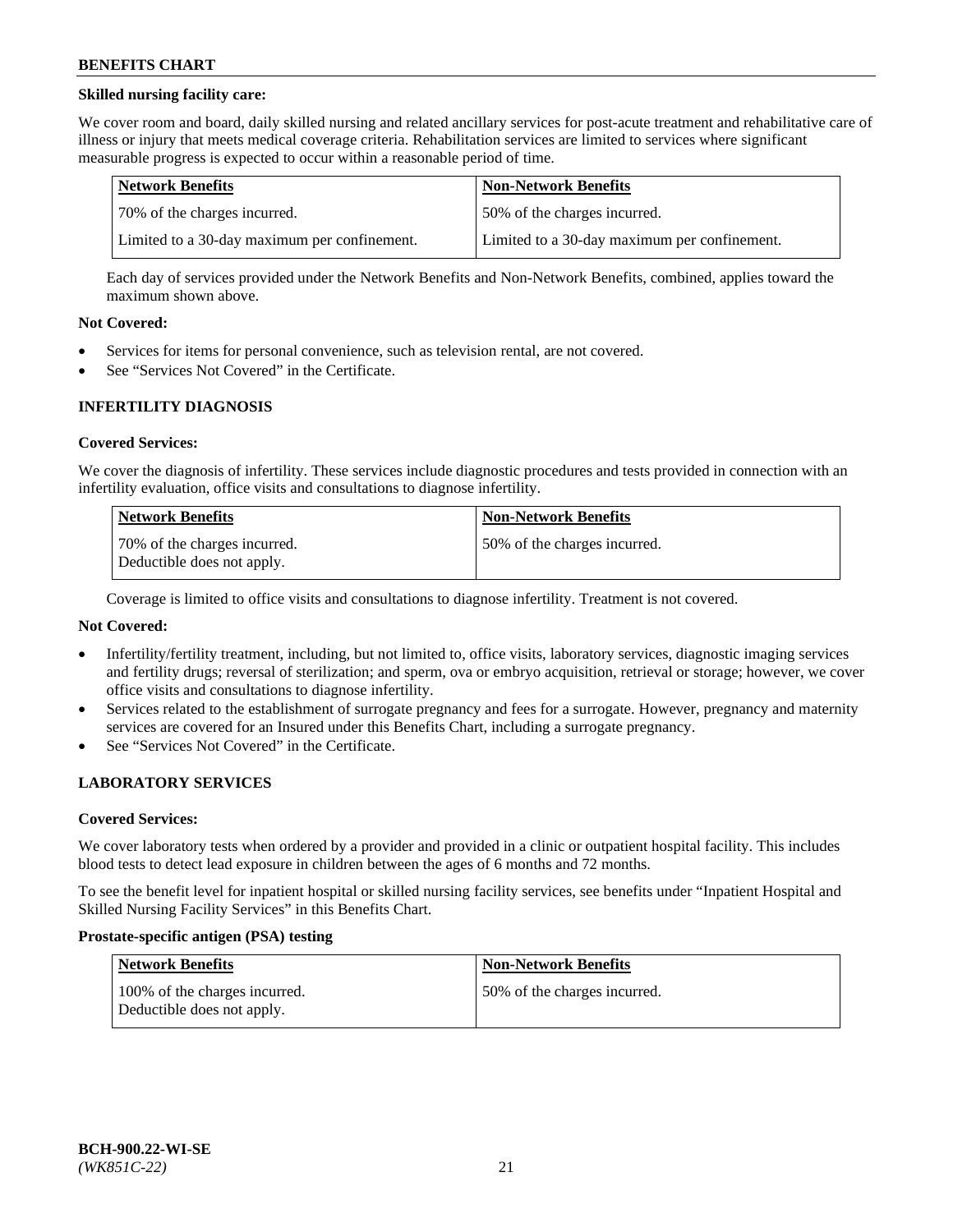#### **All other laboratory services**

#### **Services for illness or injury**

| Network Benefits                                            | <b>Non-Network Benefits</b>  |
|-------------------------------------------------------------|------------------------------|
| 100% of the charges incurred.<br>Deductible does not apply. | 50% of the charges incurred. |

## **Preventive services**

Laboratory services associated with preventive services are covered at the benefit level shown in the "Preventive Services" section of this Benefits Chart.

#### **Not Covered:**

See "Services Not Covered" in the Certificate.

## **MASTECTOMY RECONSTRUCTION BENEFIT**

#### **Covered Services:**

We cover reconstruction of the breast on which the mastectomy has been performed; surgery and reconstruction of the other breast to produce symmetrical appearance, and prostheses and physical complications of all stages of mastectomy, including lymphedemas.

| <b>Network Benefits</b>                               | <b>Non-Network Benefits</b>                           |
|-------------------------------------------------------|-------------------------------------------------------|
| Coverage level is same as corresponding Network       | Coverage level is same as corresponding Non-Network   |
| Benefits, depending on type of service provided, such | Benefits, depending on type of service provided, such |
| as Office Visits for Illness or Injury, Inpatient or  | as Office Visits for Illness or Injury, Inpatient or  |
| <b>Outpatient Hospital Services.</b>                  | Outpatient Hospital Services.                         |

#### **Not Covered:**

See "Services Not Covered" in the Certificate.

## **MEDICATION THERAPY DISEASE MANAGEMENT PROGRAM**

## **Covered Services:**

If you meet our criteria for coverage, you may qualify for our Medication Therapy Disease Management Program.

The program covers consultations with a designated Network pharmacist.

Covered services are based on established medical policies, which are subject to periodic review and modification by the medical directors. These medical policies (medical coverage criteria) are available by calling Member Services, or logging on to your "*my*HealthPartners" account at [healthpartners.com.](http://www.healthpartners.com/)

| Network Benefits                                            | <b>Non-Network Benefits</b> |
|-------------------------------------------------------------|-----------------------------|
| 100% of the charges incurred.<br>Deductible does not apply. | No coverage.                |

## **Not Covered:**

See "Services Not Covered" in the Certificate.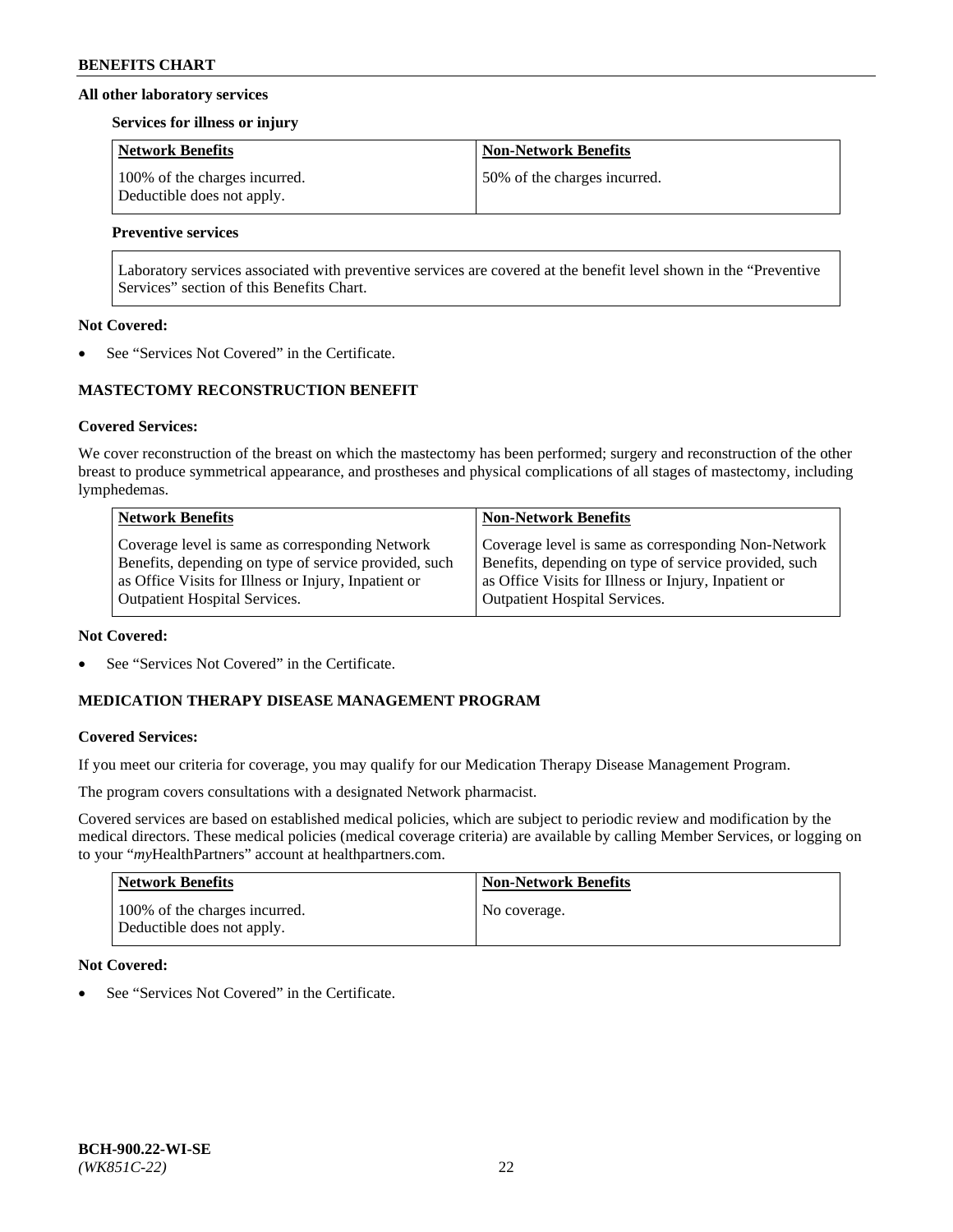# **OFFICE VISITS FOR ILLNESS OR INJURY**

## **Covered Services:**

We cover the following when medically necessary: professional medical and surgical services and related supplies, including biofeedback, of physicians and other health care providers; blood and blood products (unless replaced) and blood derivatives.

We cover diagnosis and treatment of illness or injury to the eyes. Where contact or eye glass lenses are prescribed as medically necessary for the post-operative treatment of cataracts or for the treatment of aphakia, acute or chronic corneal pathology, or keratoconus, we cover the initial evaluation, lenses and fitting. Insureds must pay for lens replacement beyond the initial pair.

Services received via video, E-visit or telephone are covered under the "Telehealth/Telemedicine Services" section.

#### **Office visits**

| Network Benefits                                                                                         | <b>Non-Network Benefits</b>  |
|----------------------------------------------------------------------------------------------------------|------------------------------|
| 100% of the charges incurred, subject to a<br>copayment of \$45 per visit.<br>Deductible does not apply. | 50% of the charges incurred. |

#### **Convenience clinics**

| <b>Network Benefits</b>                                                                                  | <b>Non-Network Benefits</b>  |
|----------------------------------------------------------------------------------------------------------|------------------------------|
| 100% of the charges incurred, subject to a<br>copayment of \$20 per visit.<br>Deductible does not apply. | 50% of the charges incurred. |

#### **Injections administered in a physician's office, other than immunizations**

#### **Allergy injections**

| <b>Network Benefits</b>                                                                                           | <b>Non-Network Benefits</b>  |
|-------------------------------------------------------------------------------------------------------------------|------------------------------|
| 100% of the charges incurred, subject to a<br>copayment of \$2 per date of service.<br>Deductible does not apply. | 50% of the charges incurred. |

## **All other injections**

| Network Benefits                                                                                                  | <b>Non-Network Benefits</b>  |
|-------------------------------------------------------------------------------------------------------------------|------------------------------|
| 100% of the charges incurred, subject to a<br>copayment of \$2 per date of service.<br>Deductible does not apply. | 50% of the charges incurred. |

## **Not Covered:**

- Court ordered treatment, except as described in this Benefits Chart. Any resulting court ordered treatment for mental health services will be subject to the Certificate's requirement for medical necessity.
- See "Services Not Covered" in the Certificate.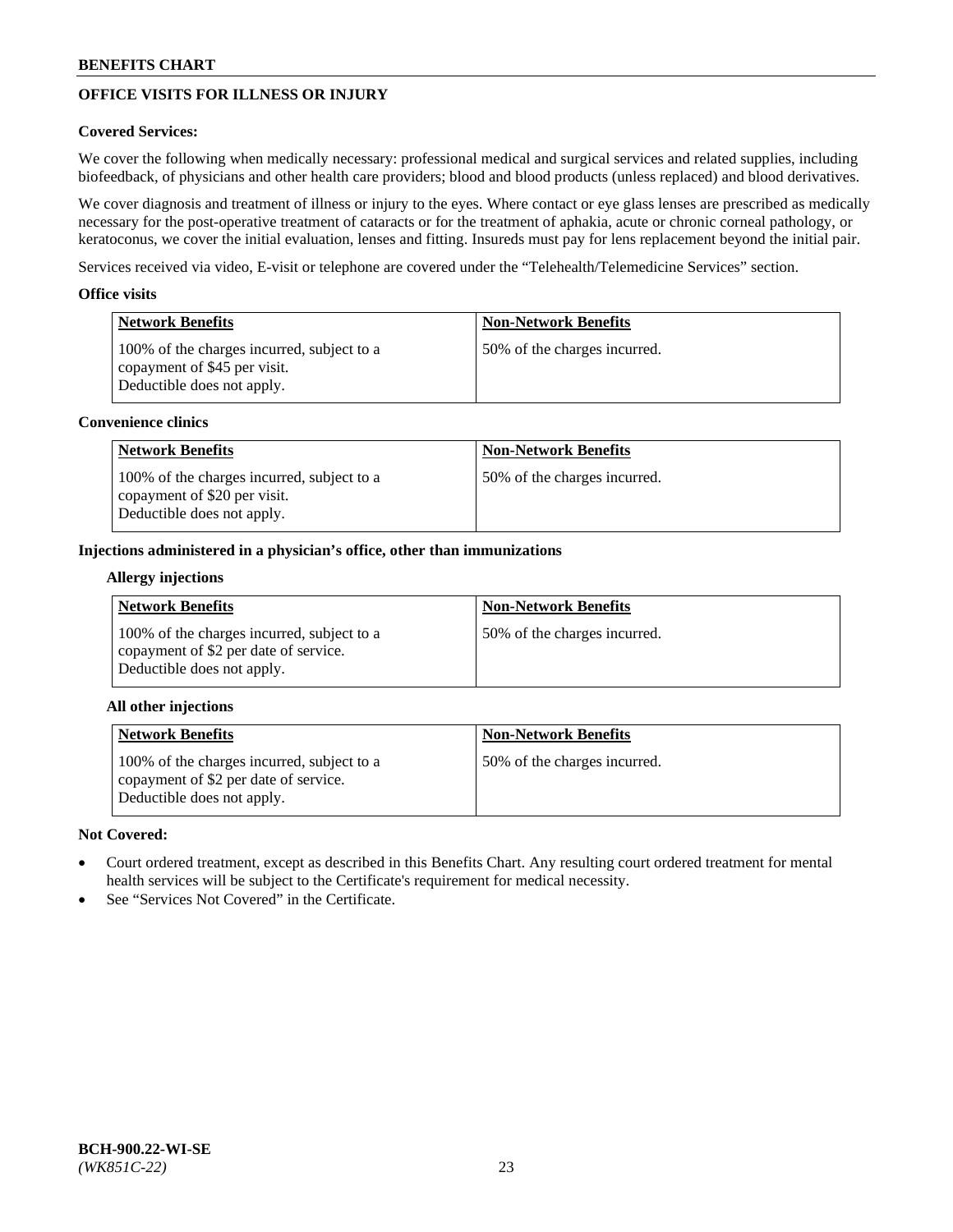# **PEDIATRIC EYEWEAR**

#### **Covered Services:**

We cover pediatric eyewear for children.

Routine eye exams are covered under the "Preventive Services" section.

| <b>Network Benefits</b>      | <b>Non-Network Benefits</b> |
|------------------------------|-----------------------------|
| 70% of the charges incurred. | No coverage.                |

#### **Limitations:**

- Coverage under this provision will continue until the end of the month in which the child turns age 19.
- Limited to one of the following per calendar year:
	- o one pair of eyeglasses including one set of prescription lenses, frames from our designated eyewear collection and anti-scratch coating; or
	- o one pair of non-disposable contact lenses; or
	- o a one-year supply of disposable contact lenses.
- Contact lens fittings are limited to two per calendar year.

## **Not Covered:**

- Frames that are not included in our designated eyewear collection. However, one pair of lenses will be covered if an Insured chooses frames outside our designated eyewear collection.
- More than one pair of lenses or frames or non-disposable contacts per calendar year, regardless of the reason. This includes replacement of eyeglasses or contact lenses due to loss, breakage, theft, or change in prescription.
- Safety glasses or goggles for sports or vocational reasons.
- Upgrades including, but not limited to, UV protection and no-line multifocal lenses.
- See "Services Not Covered" in the Certificate.

## **PHYSICAL THERAPY, OCCUPATIONAL THERAPY, SPEECH THERAPY AND OTHER SPECIFIED THERAPIES**

## **Covered Services:**

We cover the following physical therapy, occupational therapy and speech therapy services:

- Medically necessary rehabilitative care to correct the effects of illness or injury.
- Habilitative care rendered for congenital, developmental or medical conditions which have significantly limited the successful initiation of normal speech and normal motor development.

Massage therapy which is performed in conjunction with other treatment/modalities by a physical or occupational therapist is part of a prescribed treatment plan and is not billed separately is covered.

We cover services provided in a clinic. To see the benefit level for inpatient hospital or skilled nursing facility services, see benefits under "Inpatient Hospital and Skilled Nursing Facility Services".

#### **Rehabilitative care**

| <b>Network Benefits</b>                                                                                                                                                                                   | <b>Non-Network Benefits</b>                                                                                                   |
|-----------------------------------------------------------------------------------------------------------------------------------------------------------------------------------------------------------|-------------------------------------------------------------------------------------------------------------------------------|
| 100% of the charges incurred, subject to a<br>copayment of \$45 per visit.<br>Deductible does not apply.<br>Physical, Occupational and Speech Therapy are<br>limited to 20 visits each per calendar year. | 50% of the charges incurred.<br>Physical, Occupational and Speech Therapy are<br>limited to 20 visits each per calendar year. |

## **In addition to the services provided above, we cover a minimum of:**

- 20 visits per calendar year for pulmonary rehabilitation.
- 36 visits per calendar year for cardiac rehabilitation.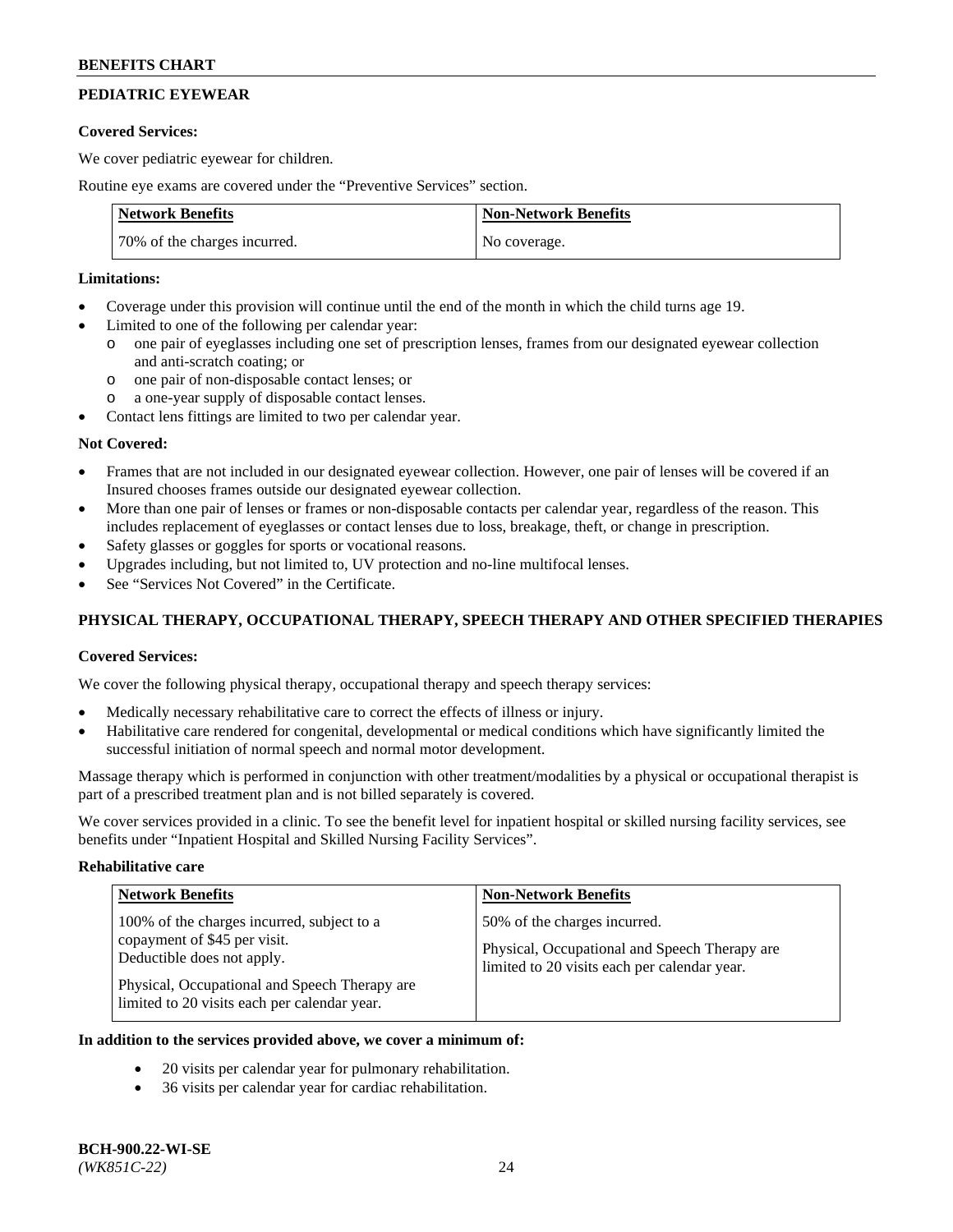- 30 visits per calendar year for post-cochlear implant aural therapy.
- 20 visits per calendar year for cognitive rehabilitation.

The maximum number of visits is combined for Network Benefits and Non-Network Benefits.

#### **Habilitative services**

| <b>Network Benefits</b>                                                                                                                                                                                   | <b>Non-Network Benefits</b>                                                                                                   |
|-----------------------------------------------------------------------------------------------------------------------------------------------------------------------------------------------------------|-------------------------------------------------------------------------------------------------------------------------------|
| 100% of the charges incurred, subject to a<br>copayment of \$45 per visit.<br>Deductible does not apply.<br>Physical, Occupational and Speech Therapy are<br>limited to 20 visits each per calendar year. | 50% of the charges incurred.<br>Physical, Occupational and Speech Therapy are<br>limited to 20 visits each per calendar year. |

The maximum number of visits is combined for Network Benefits and Non-Network Benefits.

#### **Not Covered:**

- Massage therapy for the purpose of comfort or convenience of the Insured.
- See "Services Not Covered" in the Certificate.

## **PRE-DIABETES DISEASE MANAGEMENT PROGRAM**

#### **Covered Services:**

If you meet criteria for coverage, you may qualify for the Pre-Diabetes Disease Management Program through Omada Health. The program covers group health coaching which focuses on weight loss, exercise, behavior modification and health education at select locations determined by the plan.

| <b>Network Benefits</b>                                     | <b>Non-Network Benefits</b> |
|-------------------------------------------------------------|-----------------------------|
| 100% of the charges incurred.<br>Deductible does not apply. | Not applicable.             |

## **Not Covered:**

See "Services Not Covered" in the Certificate.

## **PRESCRIPTION DRUG SERVICES**

#### **Covered Services:**

We cover prescription drugs and medications that can be self-administered or are administered in a physician's office.

We will refill a prescription for eye drops covered under this Benefits Chart if the Insured requests a refill and the original prescription specified that additional quantities would be needed, providing the refill request does not exceed the quantities needed, and the following conditions are met:

- If the Insured requests a 30-day refill supply, the request must be made between 22 and 30 days of the later of (a) the original date that the prescription was distributed to the Insured or (b) the date that the most recent refill was distributed to the Insured; or
- If the Insured requests a 90-day refill supply, the request must be made between 67 and 90 days of the later of (a) the original date that the prescription was distributed to the Insured or (b) the date that the most recent refill was distributed to the Insured.

**For Network Benefits, drugs and medications must be obtained at a Network pharmacy.**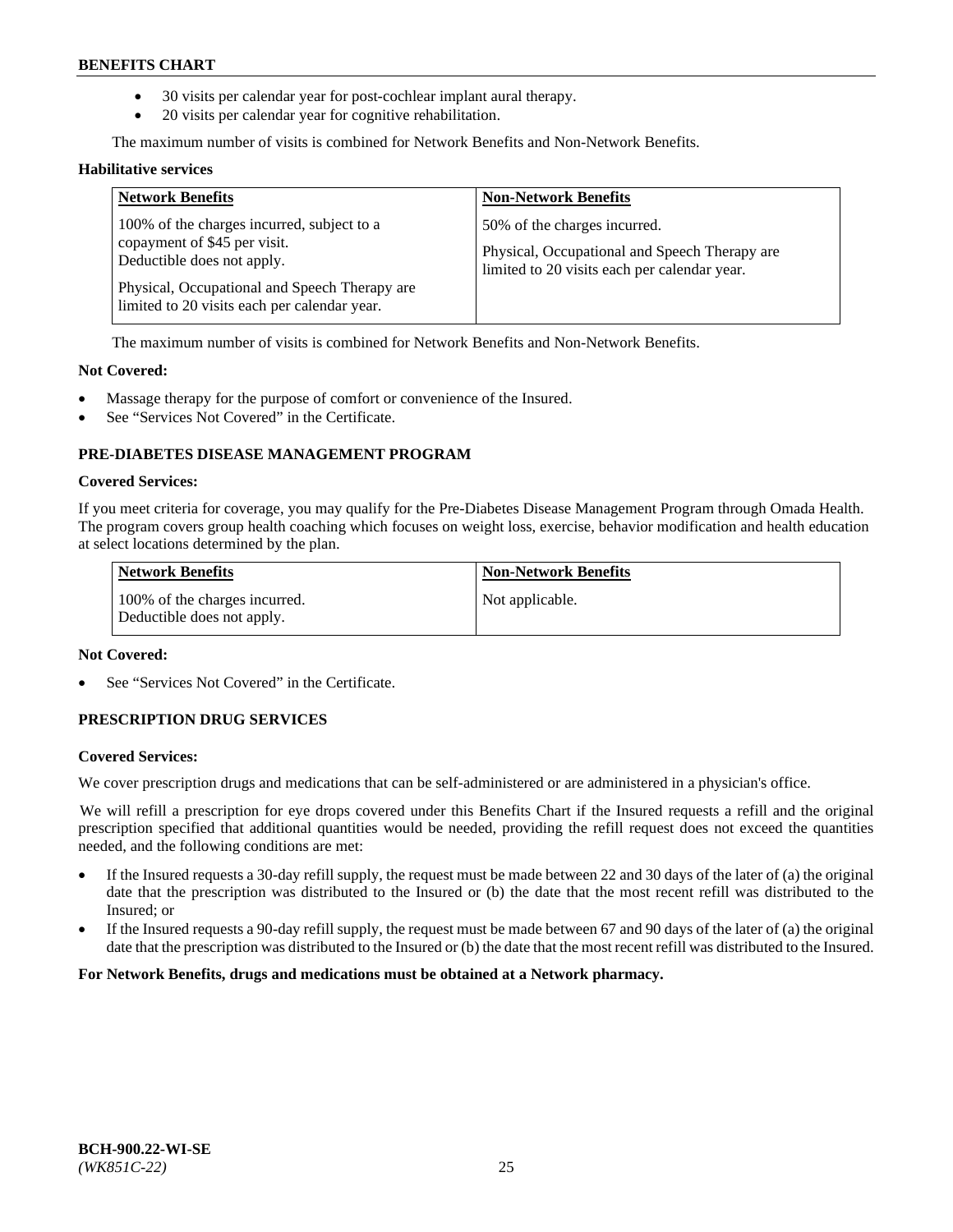## **If a copayment is required, you must pay one copayment for each 31-day supply, or portion thereof.**

# **Outpatient drugs (except as specified below)**

| <b>Network Benefits</b>                                                                                                                                                                                           | <b>Non-Network Benefits</b>  |
|-------------------------------------------------------------------------------------------------------------------------------------------------------------------------------------------------------------------|------------------------------|
| 100% of the charges incurred, subject to a copayment of<br>\$5 for generic low cost formulary drugs and 100% of<br>the charges incurred, subject to a copayment of \$25 for<br>generic high cost formulary drugs. | 50% of the charges incurred. |
| Brand name formulary drugs are covered at 100% of the<br>charges incurred, subject to a copayment of \$60.                                                                                                        |                              |
| In no event will your cost for a formulary insulin drug<br>exceed \$25.                                                                                                                                           |                              |
| Non-formulary drugs are covered at 100% of the<br>charges incurred, subject to a copayment of \$150.                                                                                                              |                              |
| Deductible does not apply.                                                                                                                                                                                        |                              |

**Oral chemotherapy drugs** are included on the specialty drug list. However, you pay the applicable outpatient drug copayment. As required by Wisconsin law, your maximum copayment will not be more than \$100 per prescription for a 31-day supply.

## **Mail order drugs**

| <b>Network Benefits</b>                                                                                                                                                         | <b>Non-Network Benefits</b>                                                                                                |
|---------------------------------------------------------------------------------------------------------------------------------------------------------------------------------|----------------------------------------------------------------------------------------------------------------------------|
| For your convenience, you may also get up to a<br>93-day supply of outpatient prescription drugs that<br>can be self-administered through the designated mail<br>order service. | Mail order drugs are only available through the<br>designated mail order service.<br>See Network Mail Order Drugs Benefit. |
| Specialty drugs are not available through the mail<br>order service.                                                                                                            |                                                                                                                            |

## **Specialty drugs which are self-administered**

| <b>Network Benefits</b>                                                                                              | <b>Non-Network Benefits</b> |
|----------------------------------------------------------------------------------------------------------------------|-----------------------------|
| 80% of the charges incurred.<br>Deductible does not apply.                                                           | No coverage.                |
| Specialty drugs are limited to drugs on the<br>specialty drug list and must be obtained from a<br>designated vendor. |                             |

**Oral chemotherapy drugs** are included on the specialty drug list. However, you pay the applicable outpatient drug copayment. As required by Wisconsin law, your maximum copayment will not be more than \$100 per prescription for a 31-day supply.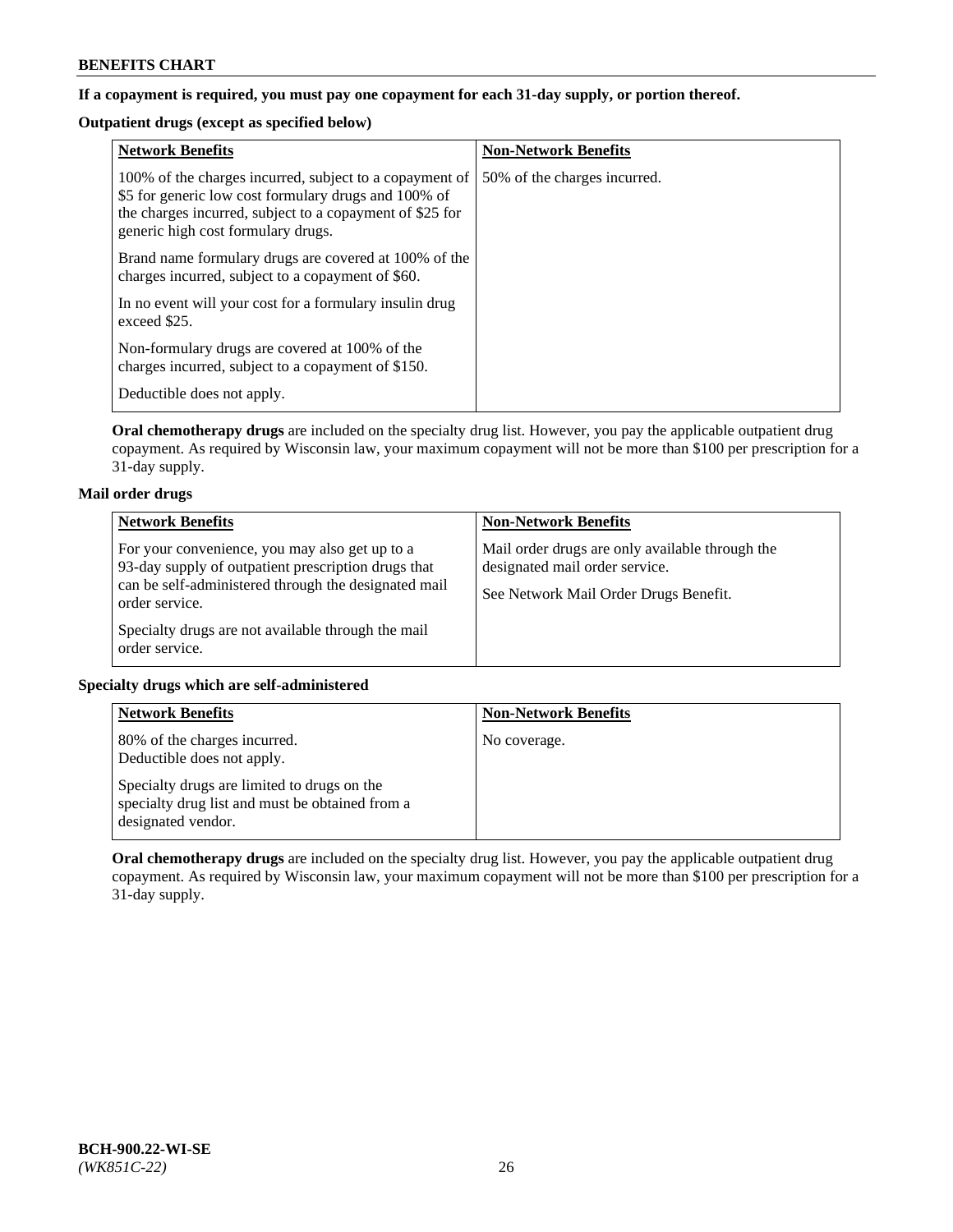## **Tobacco cessation drugs. All FDA approved tobacco cessation drugs are covered.**

| Network Benefits                                            | <b>Non-Network Benefits</b>  |
|-------------------------------------------------------------|------------------------------|
| 100% of the charges incurred.<br>Deductible does not apply. | 50% of the charges incurred. |

#### **Contraceptive drugs**

| <b>Network Benefits</b>                                                                                                                                         | <b>Non-Network Benefits</b>  |
|-----------------------------------------------------------------------------------------------------------------------------------------------------------------|------------------------------|
| 100% of the charges incurred for formulary drugs.<br>Deductible does not apply.                                                                                 | 50% of the charges incurred. |
| If a physician requests that a non-formulary<br>contraceptive drug be dispensed as written, the drug<br>will be covered at 100%, not subject to the deductible. |                              |

**ACA preventive medications.** We cover preventive medications currently recommended by USPSTF with an A or B rating if they are prescribed by your medical provider and they are listed on our Commercial ACA Preventive Drug List. Preventive medications are subject to periodic review and modification. Changes would be effective in accordance with the federal rules and reflected in our current medical coverage criteria for preventive care services.

| <b>Network Benefits</b>                                     | <b>Non-Network Benefits</b>  |
|-------------------------------------------------------------|------------------------------|
| 100% of the charges incurred.<br>Deductible does not apply. | 50% of the charges incurred. |

## **Limitations:**

- Certain drugs may require prior authorization as indicated on the formulary. HealthPartners may require prior authorization for the drug and also the site where the drug will be provided. Certain drugs are subject to our utilization review process and quantity limits.
- Certain non-formulary drugs require prior authorization. In addition, certain drugs may be subject to any quantity limits applied as part of our trial program. The trial drug program applies to new prescriptions for certain drugs which have high toxicity, low tolerance, high costs and/or high potential for waste. Trial drugs are indicated on the formulary and/or the specialty drug list. Your first fill of a trial drug may be limited to less than a month supply. If the drug is well tolerated and effective, you will receive the remainder of your first month supply.
- If an Insured requests a brand name drug when there is a generic equivalent, the brand name drug will be covered up to the charge that would apply to the generic drug, minus any required copayment. If a physician requests that a brand name drug be dispensed as written, the drug will be paid at the non-formulary benefit.
- We may require insureds to try over-the-counter (OTC) drug alternatives before approving more costly formulary prescription drugs.
- Unless otherwise specified in the "Prescription Drug Services" section, you may receive up to a 31-day supply per prescription.
- A 93-day supply will be covered and dispensed only at pharmacies that participate in our extended day supply program.
- New prescriptions to treat certain chronic conditions are limited to a 31-day supply.
- No more than a 31-day supply of specialty drugs will be covered and dispensed at a time, unless it is a manufacturer supplied drug that cannot be split that supplies the insured with more than a 31-day supply.

**Not Covered:**Replacement of prescription drugs, medications, equipment and supplies due to loss, damage or theft.

- Nonprescription (over-the-counter) drugs or medications, including, but not limited to, vitamins, supplements, homeopathic remedies, and non-FDA approved drugs, unless listed on the formulary and prescribed by a physician or legally authorized health care provider under applicable state and federal law. This exclusion does not include over-thecounter contraceptives for women as allowed under the Affordable Care Act when the Insured obtains a prescription for the item. In addition, if the Insured obtains a prescription, this exclusion does not include aspirin to prevent cardiovascular disease for men and women of certain ages; folic acid supplements for women who may become pregnant; fluoride chemoprevention supplements for children without fluoride in their water source; and iron supplements for children ages 6-12 months who are at risk for anemia.
- All drugs for the treatment of sexual dysfunction.
- All drugs for the treatment of growth deficiency.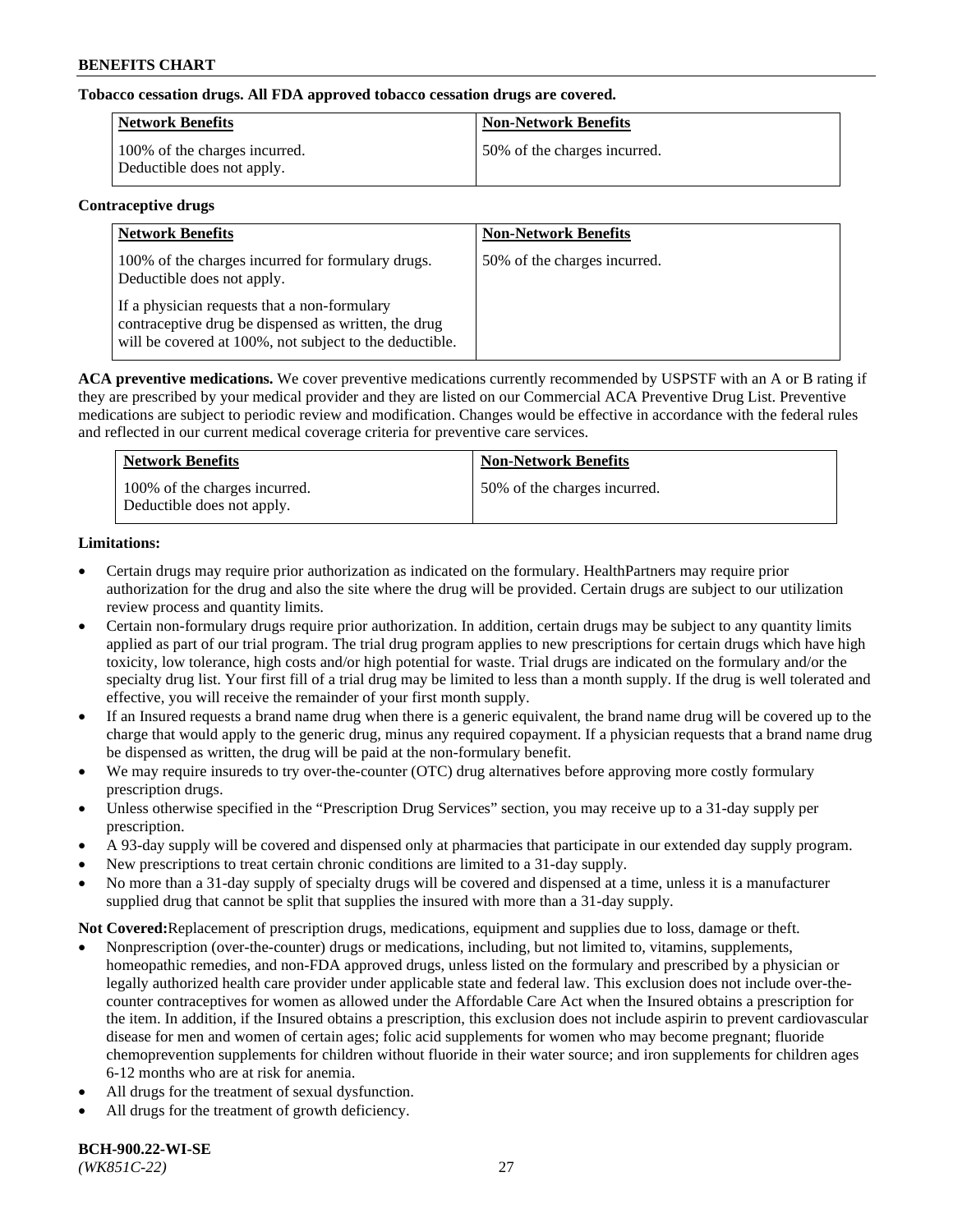- Fertility drugs.
- Medical cannabis.
- Drugs on the Excluded Drug List. The Excluded Drug List includes select drugs within a therapy class that are not eligible for coverage. This includes drugs that may be excluded for certain indications. The Excluded Drug List is available at [healthpartners.com.](http://www.healthpartners.com/)
- Drugs that are newly approved by the FDA until they are reviewed and approved by HealthPartners Pharmacy and Therapeutics Committee.
- Medical devices approved by the FDA will not be covered under the "Prescription Drug Services" section unless they are on our formulary. Covered medical devices are generally submitted and reimbursed under your medical benefits.
- See "Services Not Covered" in the Certificate.

# **PREVENTIVE SERVICES**

#### **Applicable Definitions:**

**Routine Preventive Services** are routine health care services that include screenings, check-ups and counseling to prevent illness, disease or other health problems before symptoms occur.

**Diagnostic Services** are services to help a provider understand your symptoms, diagnose illness and decide what treatment may be needed. They may be the same services that are listed as preventive services, but they are being used as diagnostic services. Your provider will determine if these services are preventive or diagnostic. These services are not preventive if received as part of a visit to diagnose, manage or maintain an acute or chronic medical condition, illness or injury. When that occurs, unless otherwise indicated below, standard deductibles, copayments or coinsurance apply.

#### **Covered Services:**

We cover preventive services that meet any of the requirements under the Affordable Care Act (ACA) shown in the bulleted items below. These preventive services are covered at 100% under the Network Benefits with no deductible, copayments or coinsurance. (If a preventive service is not required by the ACA and it is covered at a lower benefit level, it will be specified below.) Preventive benefits mandated under the ACA are subject to periodic review and modification. Changes would be effective in accordance with the federal rules. Preventive services mandated by the ACA include:

- Evidence-based items or services that have in effect a rating of A or B in the current recommendations of the United States Preventive Services Task Force with respect to the individual;
- Immunizations for routine use in children, adolescents, and adults that have in effect a recommendation from the Advisory Committee on Immunization Practices of the Centers for Disease Control and Prevention with respect to the individual;
- With respect to infants, children, and adolescents, evidence-informed preventive care and screenings provided for in comprehensive guidelines supported by the Health Resources and Services Administration; and
- With respect to women, preventive care and screenings provided for in comprehensive guidelines supported by the Health Resources and Services Administration.

Covered services are based on established medical policies, which are subject to periodic review and modification by the medical or dental directors. These medical policies (medical coverage criteria) are available by calling Member Services, or logging on to your "*my*HealthPartners" account at [healthpartners.com.](https://www.healthpartners.com/hp/index.html)

#### **ACA and state mandated preventive services are covered as follows:**

**Routine health exams and periodic health assessments.** A physician or health care provider will counsel you as to how often health assessments are needed based on age, sex and health status. This includes screening and counseling for tobacco cessation and all FDA approved tobacco cessation medications including over-the-counter drugs (as shown in the Prescription Drug Services section).

| <b>Network Benefits</b>                                     | <b>Non-Network Benefits</b>   |
|-------------------------------------------------------------|-------------------------------|
| 100% of the charges incurred.<br>Deductible does not apply. | 150% of the charges incurred. |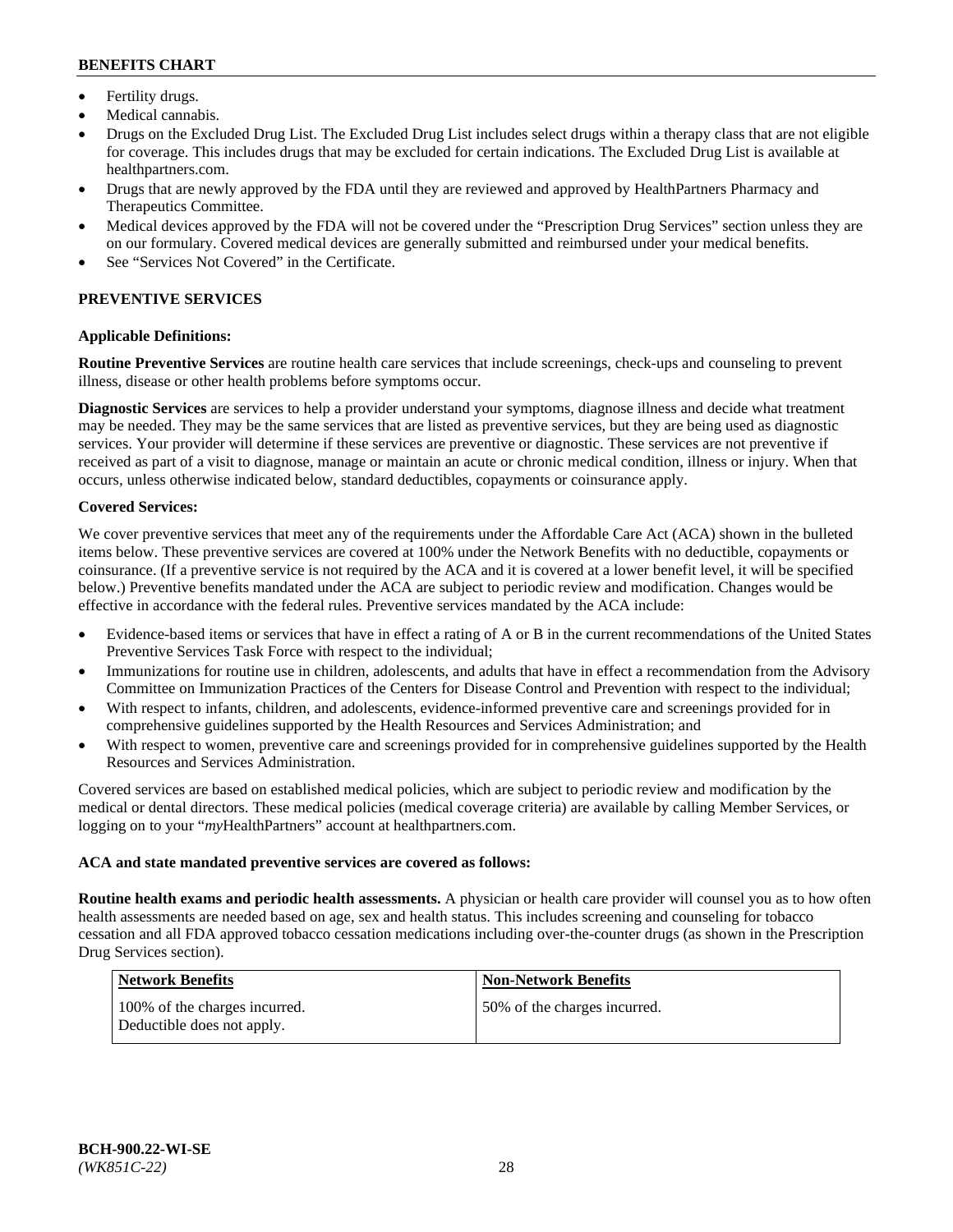**Child health supervision services.** This includes pediatric preventive services such as newborn screenings, appropriate immunizations, developmental assessments and laboratory services appropriate to the age of the child from birth to 72 months and appropriate immunizations to age 18.

| Network Benefits                                            | <b>Non-Network Benefits</b>  |
|-------------------------------------------------------------|------------------------------|
| 100% of the charges incurred.<br>Deductible does not apply. | 50% of the charges incurred. |

#### **Routine prenatal care and exams**

| Network Benefits                                            | <b>Non-Network Benefits</b>  |
|-------------------------------------------------------------|------------------------------|
| 100% of the charges incurred.<br>Deductible does not apply. | 50% of the charges incurred. |

**Routine postnatal care.** This includes health exams, assessments, education and counseling relating to the period immediately after childbirth.

| Network Benefits                                            | <b>Non-Network Benefits</b>  |
|-------------------------------------------------------------|------------------------------|
| 100% of the charges incurred.<br>Deductible does not apply. | 50% of the charges incurred. |

**Routine screening procedures for cancer.** This includes colorectal screening and other cancer screenings recommended by the USPSTF with an A or B rating. Women's preventive health services below describe additional routine screening procedures for cancer.

| <b>Network Benefits</b>                                     | <b>Non-Network Benefits</b>  |
|-------------------------------------------------------------|------------------------------|
| 100% of the charges incurred.<br>Deductible does not apply. | 50% of the charges incurred. |

**Professional voluntary family planning services.** This includes services to prevent or delay a pregnancy, including counseling and education. Services must be provided by a licensed provider.

| <b>Network Benefits</b>                                     | <b>Non-Network Benefits</b>  |
|-------------------------------------------------------------|------------------------------|
| 100% of the charges incurred.<br>Deductible does not apply. | 50% of the charges incurred. |

#### **Adult immunizations**

| <b>Network Benefits</b>                                     | <b>Non-Network Benefits</b>  |
|-------------------------------------------------------------|------------------------------|
| 100% of the charges incurred.<br>Deductible does not apply. | 50% of the charges incurred. |

**Women's preventive health services.** This includes mammograms, screenings for cervical cancer (pap smears), breast pumps, human papillomavirus (HPV) testing, counseling for sexually transmitted infections, counseling and screening for human immunodeficiency virus (HIV), and all FDA approved contraceptive methods as prescribed by a doctor, sterilization procedures, education and counseling (see the Prescription Drug Services section for coverage of oral contraceptive drugs). We also provide genetic screening for BRCA if someone in your family has the gene or you have a diagnosis of cancer.

The U.S. Preventive Services Task Force (USPSTF) recommends screening mammography, with or without clinical breast examination (CBE), every 1-2 years for women aged 40 and older. For women age 50 and older, we cover an annual mammogram.

| Network Benefits                                            | <b>Non-Network Benefits</b>  |
|-------------------------------------------------------------|------------------------------|
| 100% of the charges incurred.<br>Deductible does not apply. | 50% of the charges incurred. |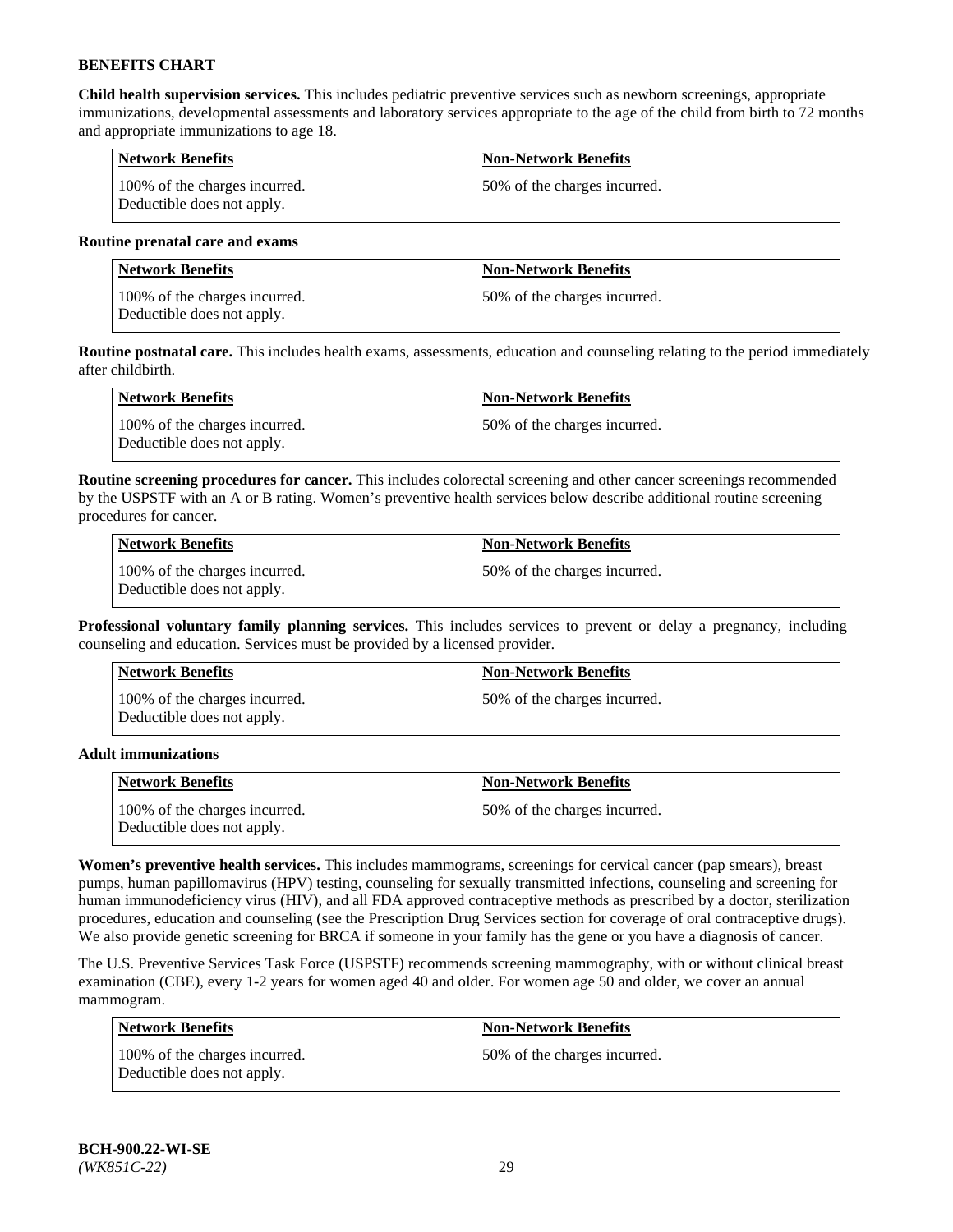**Obesity screening and management.** We cover obesity screening and counseling for all ages during a routine preventive care exam. If you are age 18 or older and have a body mass index of 30 or more, we also cover intensive obesity management to help you lose weight. Your primary care doctor can coordinate these services.

| <b>Network Benefits</b>                                     | <b>Non-Network Benefits</b>  |
|-------------------------------------------------------------|------------------------------|
| 100% of the charges incurred.<br>Deductible does not apply. | 50% of the charges incurred. |

#### **In addition to any ACA or state mandated preventive services referenced above, we cover the following eligible services:**

#### **Routine eye and hearing exams**

| <b>Network Benefits</b>                                     | <b>Non-Network Benefits</b>  |
|-------------------------------------------------------------|------------------------------|
| 100% of the charges incurred.<br>Deductible does not apply. | 50% of the charges incurred. |

**Ovarian cancer surveillance test for women who are at risk.** "At risk for ovarian cancer" means (1) having a family history that includes any of the following: one or more first-degree or second-degree relatives with ovarian cancer, clusters of female relatives with breast cancer or nonpolyposis colorectal cancer; or (2) testing positive for BRCA1 or BRCA2 mutations. "Surveillance test for ovarian cancer" means annual screening using CA-125 serum tumor marker testing, transvaginal ultrasound, pelvic examination or other proven ovarian screening tests currently being evaluated by the federal Food and Drug Administration or by the National Cancer Institute.

| <b>Network Benefits</b>                               | <b>Non-Network Benefits</b>                           |
|-------------------------------------------------------|-------------------------------------------------------|
| Coverage level is same as corresponding Network       | Coverage level is same as corresponding Non-Network   |
| Benefits, depending on type of service provided, such | Benefits, depending on type of service provided, such |
| as Diagnostic Imaging Services, Laboratory Services   | as Diagnostic Imaging Services, Laboratory Services   |
| or Office Visits for Illness or Injury, or Preventive | or Office Visits for Illness or Injury, or Preventive |
| Services.                                             | Services.                                             |

**Limitations:**Services are not preventive if received as part of a visit to diagnose, manage or maintain an acute or chronic medical condition, illness or injury. When that occurs, unless otherwise indicated above, standard deductibles, copayments or coinsurance apply.

#### **Not Covered:**

See "Services Not Covered" in the Certificate.

## **TELEHEALTH/TELEMEDICINE SERVICES**

## **Definitions:**

**Telehealth, Telemedicine, or Virtual Care.** This is a means of communication between a health care professional and a patient. This includes the use of secure electronic information, imaging, and communication technologies, including:

- interactive audio or audio-video
- interactive audio with store-and-forward technology
- chat-based and email-based systems
- physician-to-physician consultation
- patient education
- data transmission
- data interpretation
- digital diagnostics (algorithm-enabled diagnostic support)
- digital therapeutics (the use of personal health devices and sensors, either alone or in combination with conventional drug therapies, for disease prevention and management)

#### Services can be delivered:

Synchronously: the patient and health care professional are engaging with one another at the same time; or Asynchronously: the patient and health care professional engage with each other at different points in time.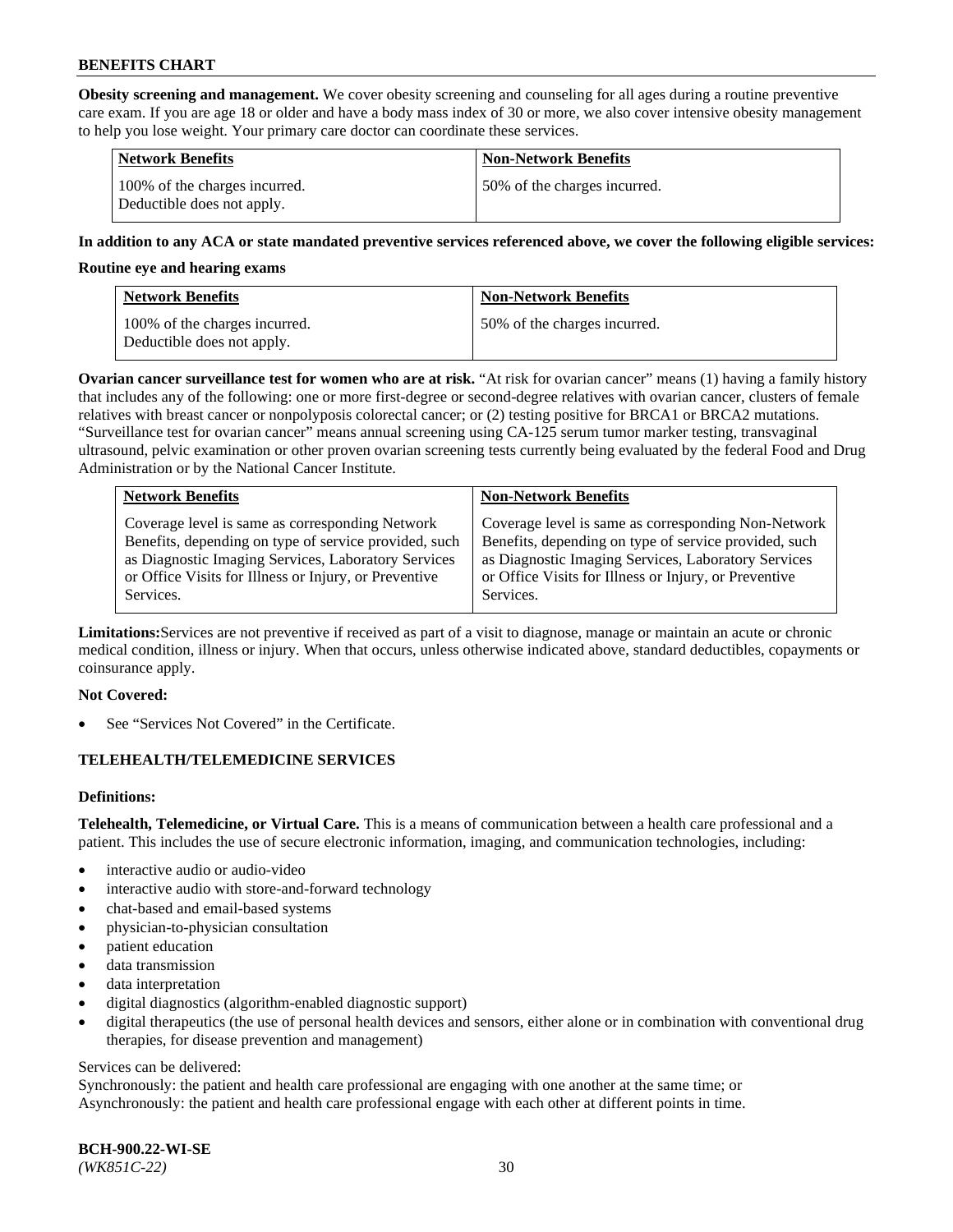**Telephone Visits.** Live, synchronous, interactive encounters over the telephone between a patient and a healthcare provider.

**E-visit or chat-based visits.** Asynchronous online or mobile app encounters to discuss a patient's personal health information, vital signs, and other physiologic data or diagnostic images. The healthcare provider reviews and delivers a consultation, diagnosis, prescription or treatment plan after reviewing the patient's visit information.

**Virtuwell®.** This is an online service for you to receive a diagnosis and treatment for certain conditions, such as a cold, flu, ear pain and sinus infections. You may access the Virtuwell website at [virtuwell.com.](https://www.virtuwell.com/)

**Video Visits.** Live, synchronous, interactive encounters using secure web-based video between a patient and a healthcare provider.

#### **Covered Services:**

The Plan covers the following methods of receiving care for services that would be eligible under the Plan if the service were provided in person.

#### **Scheduled telephone visits**

| <b>Network Benefits</b>                                                                                  | <b>Non-Network Benefits</b>  |
|----------------------------------------------------------------------------------------------------------|------------------------------|
| 100% of the charges incurred, subject to a<br>copayment of \$20 per visit.<br>Deductible does not apply. | 50% of the charges incurred. |

#### **E-visits**

#### **Access to online care through Virtuwell at [virtuwell.com](https://www.virtuwell.com/)**

| Network Benefits                                            | <b>Non-Network Benefits</b> |
|-------------------------------------------------------------|-----------------------------|
| 100% of the charges incurred.<br>Deductible does not apply. | Not applicable.             |

#### **All other E-visits**

| <b>Network Benefits</b>                                                                                  | <b>Non-Network Benefits</b>  |
|----------------------------------------------------------------------------------------------------------|------------------------------|
| 100% of the charges incurred, subject to a<br>copayment of \$20 per visit.<br>Deductible does not apply. | 50% of the charges incurred. |

#### **Video visits**

| <b>Network Benefits</b>                                      | <b>Non-Network Benefits</b>                            |
|--------------------------------------------------------------|--------------------------------------------------------|
| Coverage level is same as corresponding Network              | Coverage level is same as corresponding Non-           |
| Benefits, depending on type of service provided, such as     | Network Benefits, depending on type of service         |
| Office Visits for Illness or Injury, Inpatient or Outpatient | provided, such as Office Visits for Illness or Injury, |
| Hospital Services.                                           | Inpatient or Outpatient Hospital Services.             |

#### **Not Covered:**

See "Services Not Covered" in the Certificate.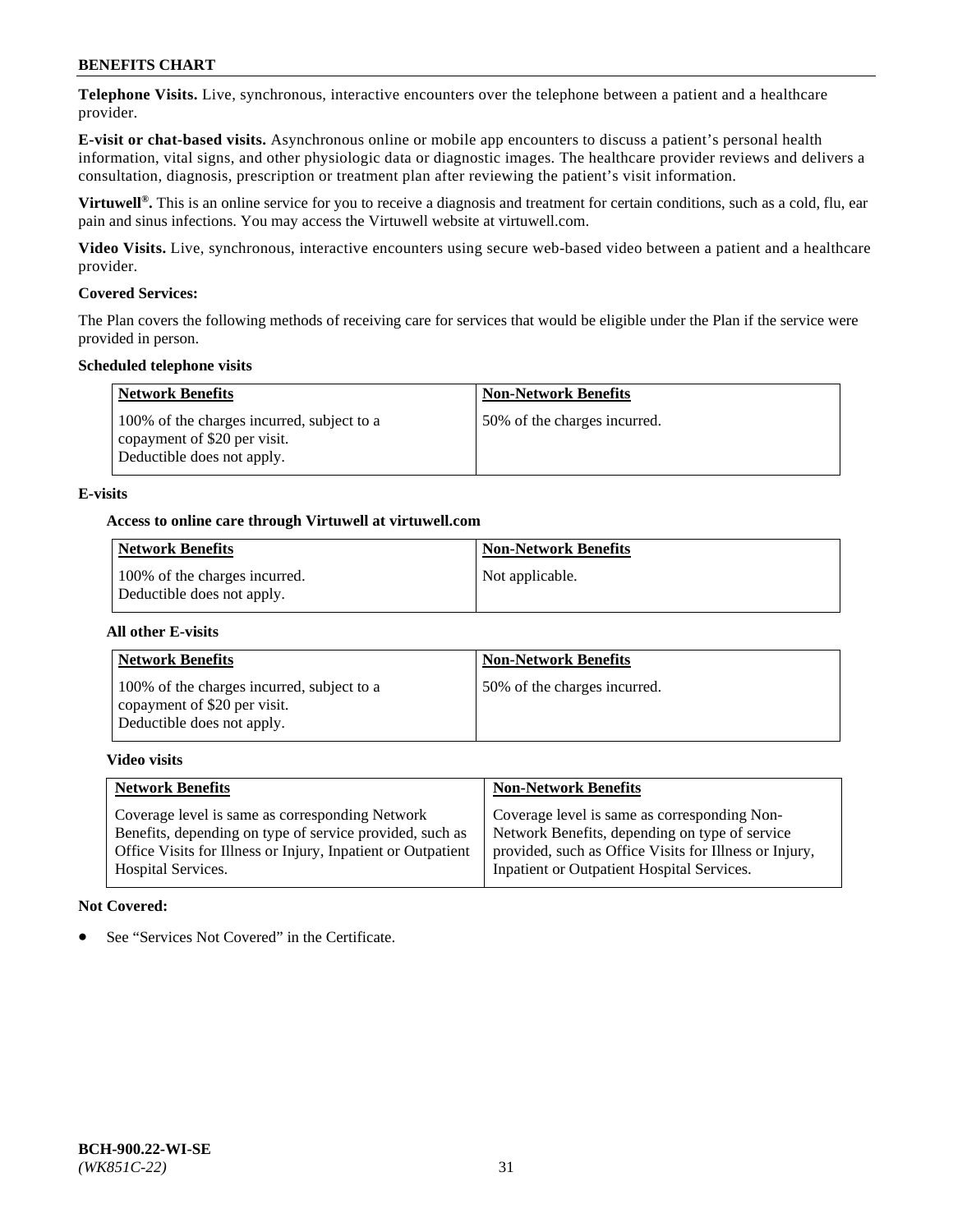## **TRANSPLANT SERVICES**

#### **Applicable Definitions:**

**Autologous.** This is when the source of cells is from the individual's own marrow or stem cells.

**Allogeneic.** This is when the source of cells is from a related or unrelated donor's marrow or stem cells.

**Allogeneic Bone Marrow Transplant.** This is when the bone marrow is harvested from the related or unrelated donor and stored. The patient undergoes treatment which includes tumor ablation with high-dose chemotherapy and/or radiation. The bone marrow is reinfused (transplanted).

**Autologous Bone Marrow Transplant.** This is when the bone marrow is harvested from the individual and stored. The patient undergoes treatment which includes tumor ablation with high-dose chemotherapy and/or radiation. The bone marrow is reinfused (transplanted).

**Autologous/Allogeneic Stem Cell Support.** This is a treatment process that includes stem cell harvest from either bone marrow or peripheral blood, tumor ablation with high-dose chemotherapy and/or radiation, stem cell reinfusion, and related care. Autologous/allogeneic bone marrow transplantation and high dose chemotherapy with peripheral stem cell rescue/support are considered to be autologous/allogeneic stem cell support.

**Designated Transplant Center.** This is any health care provider, group or association of health care providers designated by us to provide services, supplies or drugs for specified transplants for our Insureds.

**Transplant Services.** This is transplantation (including retransplants) of the human organs or tissue listed below, including all related post-surgical treatment, follow-up care and drugs and multiple transplants for a related cause. Transplant services do not include other organ or tissue transplants or surgical implantation of mechanical devices functioning as a human organ, except surgical implantation of an FDA approved Ventricular Assist Device (VAD) or total artificial heart, functioning as a temporary bridge to heart transplantation.

Prior authorization is required prior to consultation to support coordination of care and benefits.

#### **Covered Services:**

We cover eligible transplant services (as defined above) while you are covered under the Certificate. Transplants that will be considered for coverage are limited to the following:

- Kidney transplants for end-stage disease.
- Cornea transplants for end-stage disease.
- Heart transplants for end-stage disease.
- Lung transplants or heart/lung transplants for: (1) primary pulmonary hypertension; (2) Eisenmenger's syndrome; (3) endstage pulmonary fibrosis; (4) alpha 1 antitrypsin disease; (5) cystic fibrosis; and (6) emphysema.
- Liver transplants for: (1) biliary atresia in children; (2) primary biliary cirrhosis; (3) post-acute viral infection (including hepatitis A, hepatitis B antigen e negative and hepatitis C) causing acute atrophy or post-necrotic cirrhosis; (4) primary sclerosing cholangitis; (5) alcoholic cirrhosis; and (6) hepatocellular carcinoma.
- Allogeneic bone marrow transplants or peripheral stem cell support associated with high dose chemotherapy for: (1) acute myelogenous leukemia; (2) acute lymphocytic leukemia; (3) chronic myelogenous leukemia; (4) severe combined immunodeficiency disease; (5) Wiskott-Aldrich syndrome; (6) aplastic anemia; (7) sickle cell anemia; (8) non-relapsed or relapsed non-Hodgkin's lymphoma; (9) multiple myeloma; and (10) testicular cancer.
- Autologous bone marrow transplants or peripheral stem cell support associated with high-dose chemotherapy for: (1) acute leukemias; (2) non-Hodgkin's lymphoma; (3) Hodgkin's disease; (4) Burkitt's lymphoma; (5) neuroblastoma; (6) multiple myeloma; (7) chronic myelogenous leukemia; and (8) non-relapsed non-Hodgkin's lymphoma.
- Pancreas transplants for simultaneous pancreas-kidney transplants for diabetes, pancreas after kidney, living related segmental simultaneous pancreas kidney transplantation and pancreas transplant alone.

To receive Network Benefits, charges for transplant services must be incurred at a Designated Transplant Center.

The transplant-related treatment provided, including expenses incurred for directly related donor services, shall be subject to and in accordance with the provisions, limitations, maximums and other terms of the Certificate.

Medical and hospital expenses of the donor are covered only when the recipient is an Insured and the transplant and directly related donor expenses have been prior authorized for coverage. Treatment of medical complications that may occur to the donor are not covered. Donors are not considered Insureds, and are therefore not eligible for the rights afforded to Insureds under the Certificate.